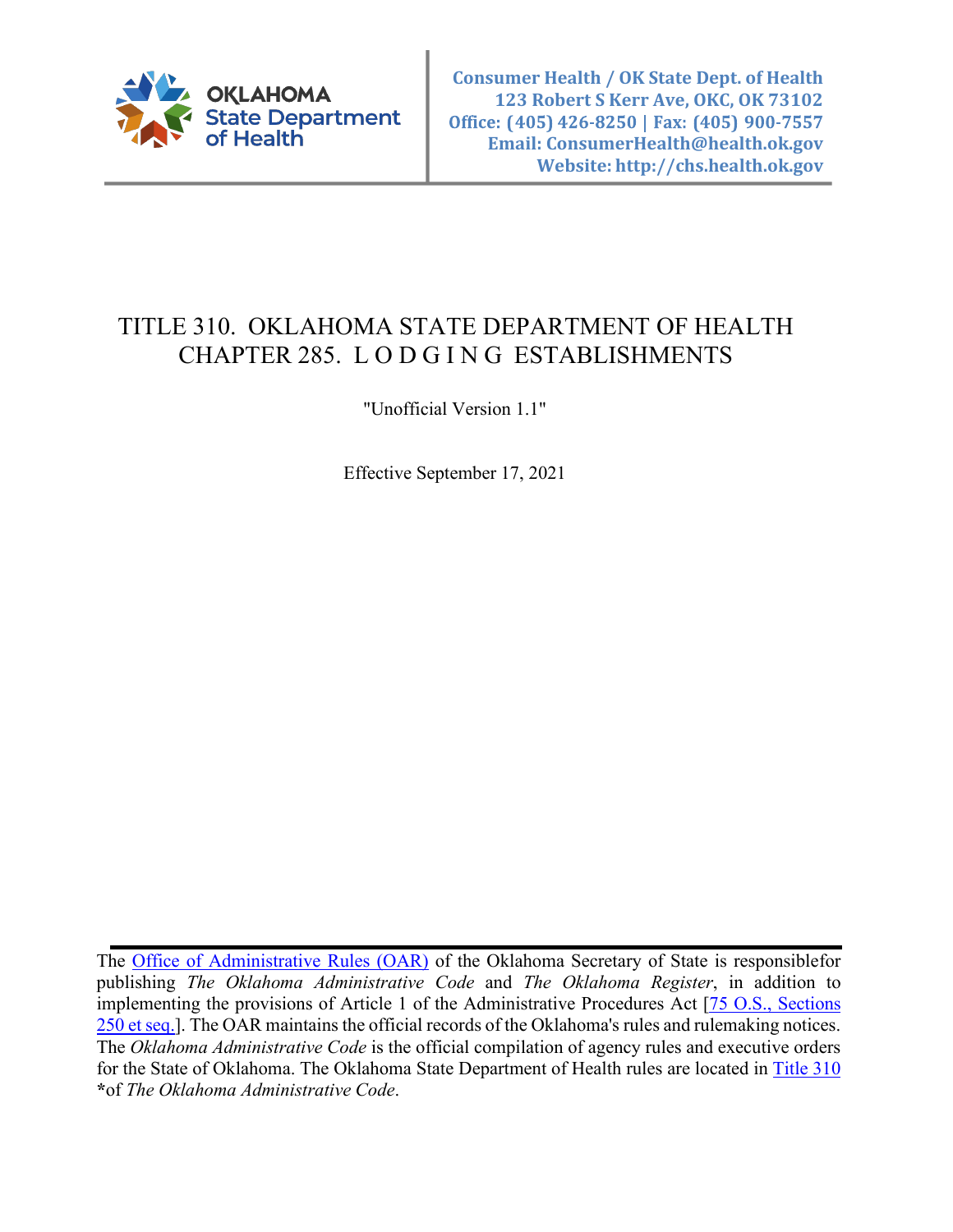**Revision Notes:**

| <b>Version</b> | Date         | <b>Summary of Changes</b> |
|----------------|--------------|---------------------------|
| 1.0            | $11-01-2021$ | Initial publication       |
| .              | $11-17-2021$ | Format corrections        |



To report an omission to the official rules, a clerical mistake, or a broken link, please e-mail the information via the link provided by the QR code to the left or link below. **[Report Error](mailto:ConsumerHealth@Health.OK.Gov?&subject=subject=%20OAC:310-285.%20%20Incorrect%20Citationand/or%20Broken%20Link)**

To visit the OSDH Lodging page, please click the link below or scan the QR to the right. **OSDH - [LODGING](https://oklahoma.gov/health/protective-health/consumer-health-service/hotel-motels.html)**





To renew a current license, please click the link below or scan the QR to the left. *\*NOTE\* This is for license RENEWAL only.* **[RENEW A CURRENT LICENSE](https://oklahoma.gov/health/protective-health/consumer-health-service/online-payments.html)**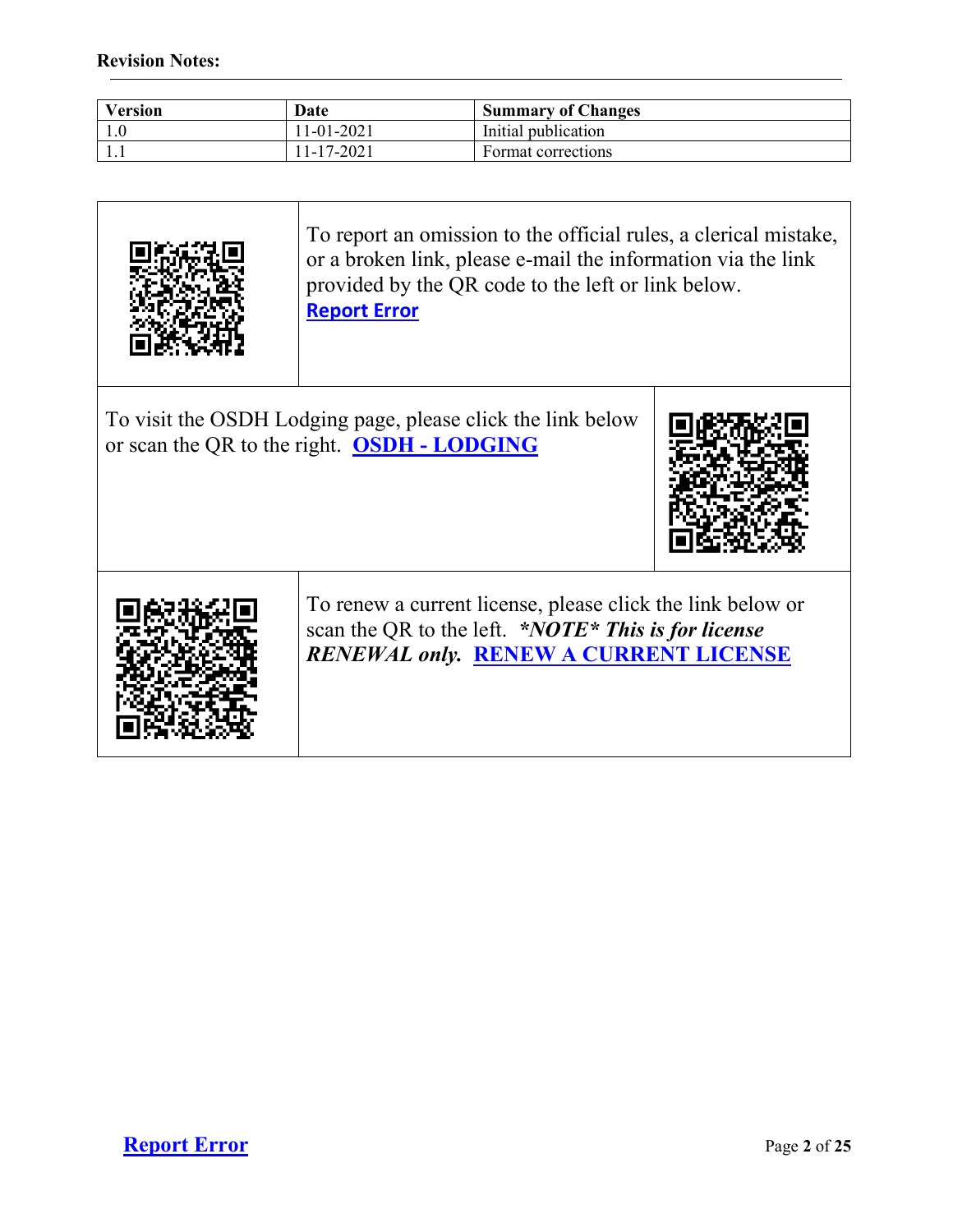### **Title 310 - Oklahoma State Department of Health Chapter 285 - Lodging Establishments**

| Subchapter 1      | <b>General Provisions</b>                  |
|-------------------|--------------------------------------------|
| Subchapter 3      | <b>Establishment Maintenance</b>           |
| Subchapter 5      | <b>Sanitary Operations and Controls</b>    |
| Subchapter 7      | New Construction [Revoked]                 |
| Subchapter 9      | <b>Compliance Procedures</b>               |
|                   |                                            |
| <b>Appendix A</b> | <b>Chemical Sanitization</b>               |
| Appendix B        | Reporting, Exclusion, Restriction, Removal |

*[Authority: [63 O.S.,](https://www.oscn.net/applications/oscn/Index.asp?ftdb=STOKST63&level=1) [§§ 1-104](https://www.oscn.net/applications/oscn/DeliverDocument.asp?CiteID=97926) and [1-1201](https://www.oscn.net/applications/oscn/DeliverDocument.asp?CiteID=98434) et seq.] [Source: Codified 12-31-91]*

#### **Subchapter 1 - General Provisions**

| Section 310:285-1-1   | <b>Purpose</b> |
|-----------------------|----------------|
| Section 310:285-1-1.1 | <b>Scope</b>   |
| Section 310:285-1-2   | Definitions    |
| Section 310:285-1-3   | Captions       |
| Section 310:285-1-4   | Severability   |

### **310:285-1-1. Purpose**

The rules in this Chapter implement the Lodging Establishment Statute[, 63 O.S. Section 1-1201](https://www.oscn.net/applications/oscn/DeliverDocument.asp?CiteID=98434) et seq. *[Source: Amended at 38 Ok Reg 1982, eff 9-11-21]*

### **310:285-1-1.1. Scope**

The rules in this chapter shall apply only to guest rooms and any supporting facilities. It is not the intent of this chapter to license or regulate:

(1) Living quarters where permanent residents reside; or

(2) Establishments which require the rental of the entire establishment and grounds.

*[Source: Added at 38 Ok Reg 1982, eff 9-11-21]*

### **310:285-1-2. Definitions**

The following words or terms, when used in this Chapter, shall have the following meaning, unless the context clearly indicates otherwise:

**"Bedding"** means mattresses, sleeper sofas, mattress covers, mattress pads, bed skirts, quilts, blankets, sheets, pillows, pillow cases, comforters and spreads.

**"Cabin"** means a single structure where sleeping accommodations are furnished to the transient, traveling, or vacationing public. A group of less than four (4) cabins, at the same location and under the same ownership shall be exempt from this chapter.

**"Certified applicator"** means any individual who is certified under [7 U.S.C., Section 136\(e\)\(1\)](http://uscode.house.gov/view.xhtml?req=granuleid:USC-prelim-title7-section136&num=0&edition=prelim) or by the Oklahoma State Department of Agriculture Food and Forestry as authorized to use or supervise the use of any pesticide that is classified for restricted use. Any applicator who holds or applies registered pesticides or uses dilutions of registered pesticides consistent with the product labeling only to provide a service of controlling pests without delivering any unapplied pesticide to any person so served is not deemed to be a seller or distributor of pesticides.

**"Clean"** means free of visible stains, dirt, dust, sludge, foam, slime (including algae and fungi), mold, rust, scale, mineral deposits, accumulation of impurities, food debris, and other foreign material.

# **[Report Error](mailto:ConsumerHealth@Health.OK.Gov?&subject=subject=%20OAC:310-285.%20%20Incorrect%20Citationand/or%20Broken%20Link)** Page 3 of 25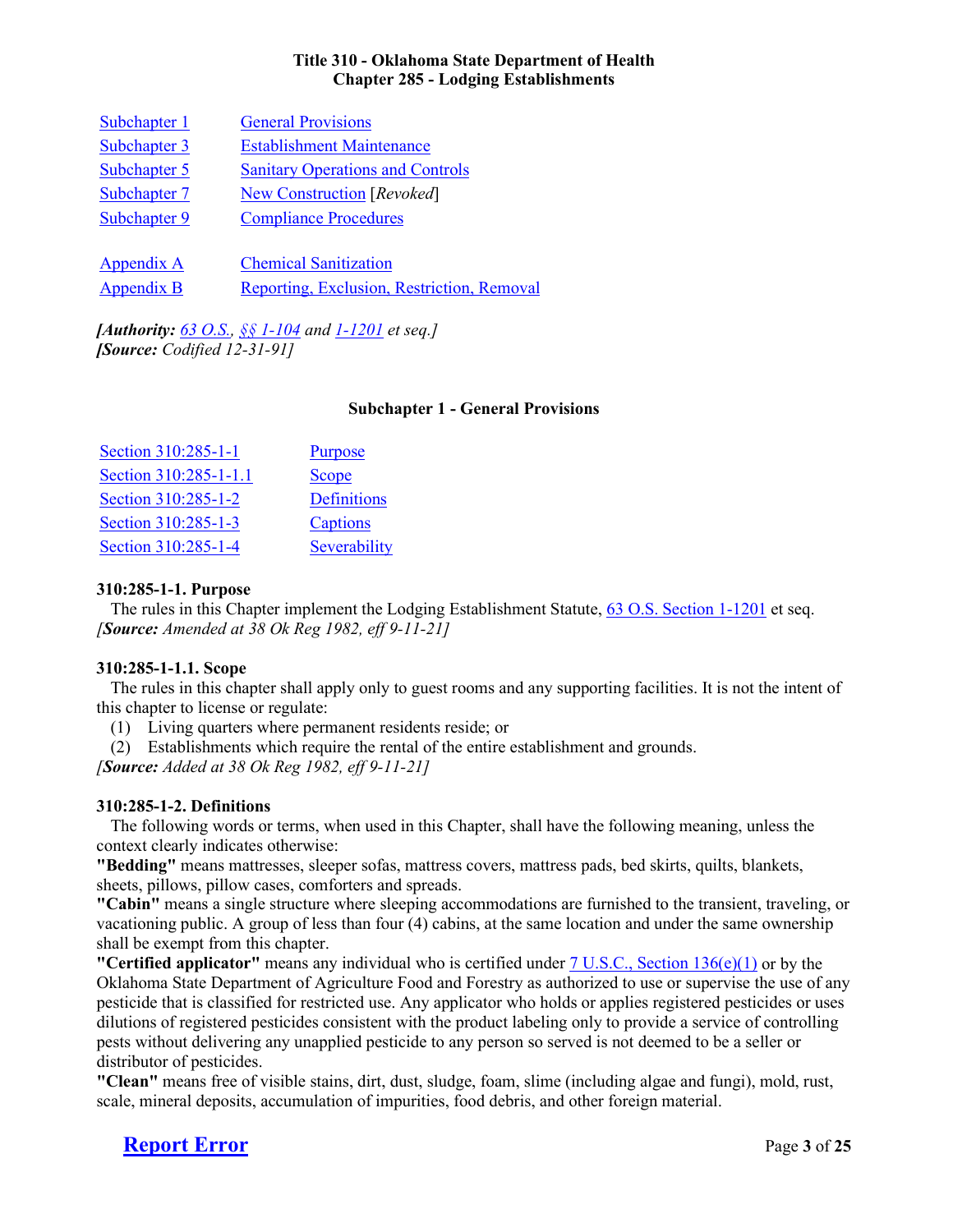**"Commissioner"** means the State Commissioner of Health and authorized representatives or designated agents thereof.

**"Continental breakfast"** means a morning meal consisting of no more than the food items described in OAC 310:285-5-6(a) and this Chapter, or an authorized agent thereof.

**"Department"** means the Oklahoma State Department of Health and a health department designated in writing by the State Commissioner of Health to perform official duties or other acts authorized under 63 O.S. [§ 1-](https://www.oscn.net/applications/oscn/DeliverDocument.asp?CiteID=97923) 101 et seq.

**"Employee"** means the permit holder, individuals having supervisory or management duties and any other person working in a lodging establishment whose duties include the cleaning of rooms, toilets, linens, utensils, or any part of the building or the rendering of any service to guests.

**"EPA-registered"** means any chemical or substances, including sanitizers, sterilizers, biocides, or other substances which must be registered with the United States Environmental Protection Agency under [7 U.S.C.](http://uscode.house.gov/view.xhtml?req=granuleid:USC-prelim-title7-section136&num=0&edition=prelim)  [§ 136 et seq.](http://uscode.house.gov/view.xhtml?req=granuleid:USC-prelim-title7-section136&num=0&edition=prelim) prior to their distribution and use by industry and consumers.

**"Food"** means any raw, cooked, or processed edible substance, ice, beverage or ingredient used or intended for use or for sale in whole or in part for human consumption.

**"Guest room"** means any room in a lodging establishment which is offered for occupancy on a daily basis or for a period of less than thirty (30) days.

**"Housekeeper's cart"** means a vehicle which is used to transport cleaning materials, room supplies, clean and soiled linens and refuse.

**"Imminent health hazard"** means a significant threat or danger to health that is considered to exist when there is evidence sufficient to show that a product, practice, circumstance, or event creates a situation that requires immediate correction or cessation of operation to prevent injury based on the number of potential injuries, and the nature, severity, and duration of the anticipated injury.

**"Infestation"** means the presence of vermin, which includes but is not limited to bed bugs, cockroaches, or rodents, which is indicated by observation of living or dead vermin or vermin carapace, eggs or egg casings, or the typical brownish or blood spotting on linens, mattresses, or furniture, or the presence of vermin droppings.

**"Kitchenette"** means a room or area within a single guest room of a lodging establishment that has the following amenities:

- (A) A kitchen sink supplied with hot and cold potable water;
- (B) Properly vented cooking facilities such as a microwave oven, convection oven, or stove;
- (C) An easily cleanable, non-porous counter for food preparation;
- (D) A refrigerator capable of holding 41°F or less; and
- (E) A cupboard or other kitchen cabinetry.

**"Law"** means state statutes and rules.

**"Lodging establishment"** means and includes any hotel, motel, tourist court, apartment house, rooming house or other place where sleeping accommodations are furnished or offered for pay for transient guests, if four (4) or more rooms are available therein for transient guests.

**"Person"** means any individual, partnership, corporation, association, or other legal entity.

**"Person in charge"** means the individual present in a lodging establishment who is the supervisor of the lodging establishment at the time of inspection. If no individual is the supervisor, then any employee present is the person in charge.

**"Physical facilities"** means the structure and interior surfaces of a lodging establishment including accessories such as soap and towel dispensers and attachments such as light fixtures and heating or air conditioning system vents.

**"Potable water"** means water which is safe for human consumption in that it is free from impurities in amounts sufficient to cause disease or harmful physiological effects and, for the purpose of this definition, approved by the Department of Environmental Quality prior to serving to the general public.

**"Premises"** means the physical establishment, its contents, and the contiguous land or property under the control of the license holder which operated as a single business.

**"Putrescible"** means capable of being decomposed by microorganisms with sufficient rapidity as to cause nuisances from odors or gases.

**"Ready-to-eat food"** means a food product that is intended to be consumed without any further preparation or cooking processes.

# **[Report Error](mailto:ConsumerHealth@Health.OK.Gov?&subject=subject=%20OAC:310-285.%20%20Incorrect%20Citationand/or%20Broken%20Link)** Page 4 of 25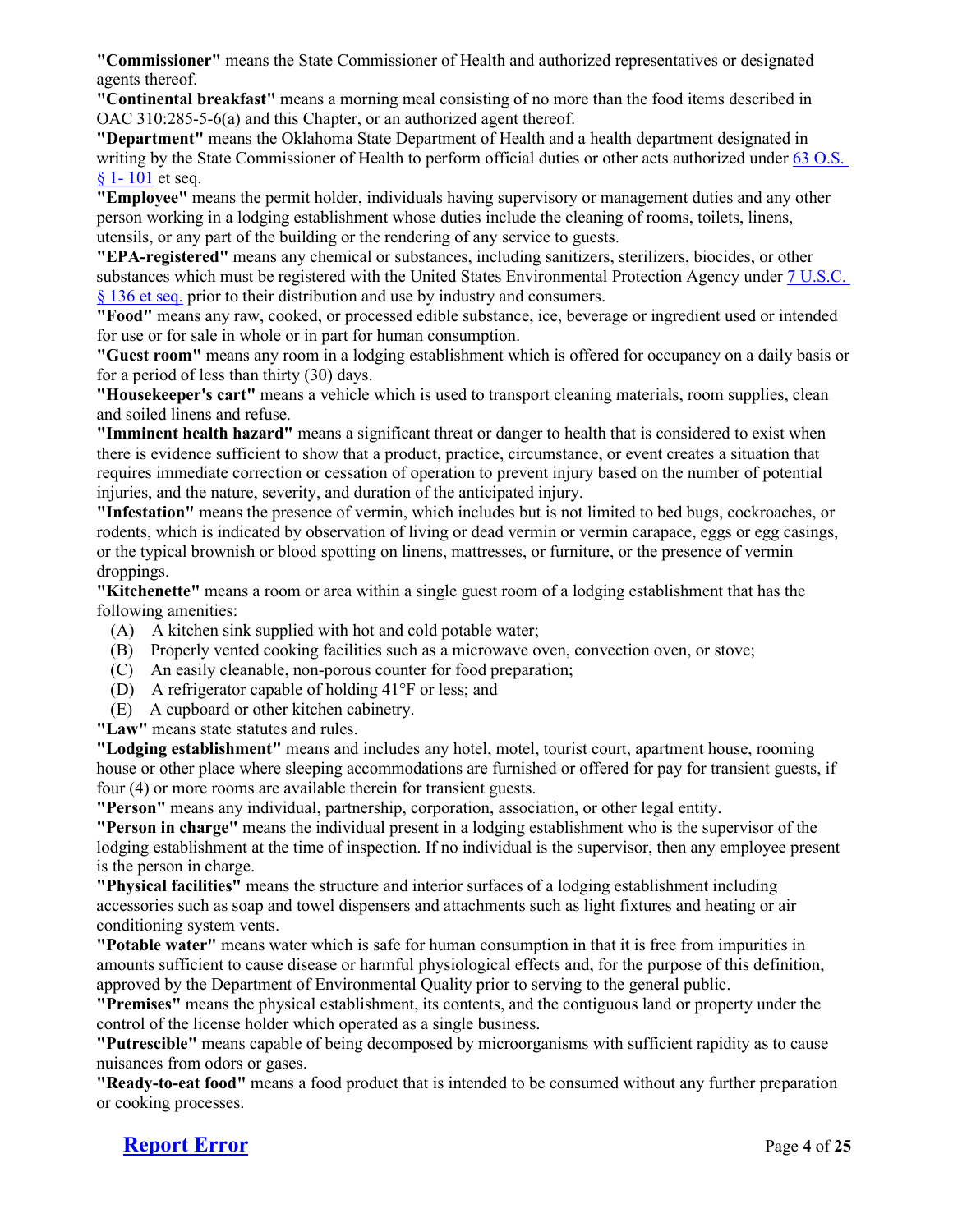**"Regulatory authority"** means a representative, such as an onsite inspector, of the Department.

**"Restricted use pesticide"** means a pesticide product that contains the active ingredients specified in [40](https://www.ecfr.gov/current/title-40/chapter-I/subchapter-E/part-152/subpart-I/section-152.175)  [CFR 152.175,](https://www.ecfr.gov/current/title-40/chapter-I/subchapter-E/part-152/subpart-I/section-152.175) pesticides classified for restricted use, and pesticides limited to use by or under the direct supervision of a certified applicator.

**"Sanitization"** means effective bactericidal treatment by a process that provides enough accumulative heat or concentration of chemicals for enough time to reduce the bacterial count, including pathogens to a safe level as determined by applicable state and federal requirements on utensils and equipment.

**"Sewage"** means liquid waste containing animal or vegetable matter in suspension or solution and may include liquids containing chemicals in solution.

**"Single-service articles"** means cups, containers, lids, closures, knives, forks, spoons, stirrers, paddles, straws, wrapping materials, and similar utensils intended to be discarded after one use.

**"Substantial compliance"** means a level of compliance with the requirements of participation such that any identified deficiencies pose no greater risk to resident health or safety than the potential for causing minimal harm.

**"Time/Temperature Control for Safety Food"** means a food that requires time/temperature control for safety (TCS) to limit pathogenic microorganism growth or toxin formation.

(A) Time/Temperature Control for Safety Food includes: An animal food that is raw or heat-treated; a plant food that is heat-treated or consists of raw seed sprouts, cut melons, cut leafy greens, cut tomatoes or mixtures of cut tomatoes that are not modified in a way so that they are unable to support pathogenic microorganism growth or toxin formation, or garlic-in-oil mixtures that are not modified in a way that results in mixtures that do not support growth or toxin formation; and

(B) Time/Temperature Control for Safety Food does not include:

(i) An air-cooled hard-boiled egg with shell intact, or a shell egg that is not hard-boiled, but has been pasteurized to destroy all viable Salmonellae;

(ii) A food in an unopened hermetically sealed container that is commercially processed to achieve and maintain commercial sterility under conditions of non-refrigerated storage and distribution;

(iii) A food that because of its aW or pH values, is designated as a non-TCS food.

**"Utensil"** means any multi-use or single service implement used in the storage, preparation, transportation, or service of ice, beverage, or other food.

**"Variance"** means a written document issued by the Department that authorizes a modification or waiver of one or more requirements of this Chapter, if, in the opinion of the regulatory authority, a health hazard or nuisance will not result from the modification or waiver.

*[Source: Amended at 38 Ok Reg 1982, eff 9-11-21]*

### **310:285-1-3. Captions**

Section tag lines and subsection tag lines are part of the rules of this Chapter.

### **310:285-1-4. Severability**

If any provision or application of any provision of the rules in this Chapter is held invalid, that invalidity shall not affect other provisions or applications of the rules in this Chapter.

### **Subchapter 3 - Establishment Maintenance**

| Section 310:285-3-1   | Establishment maintenance   |
|-----------------------|-----------------------------|
| Section 310:285-3-1.1 | Smoking                     |
| Section 310:285-3-2   | Plumbing                    |
| Section 310:285-3-3   | Electrical                  |
| Section 310:285-3-4   | Light                       |
| Section 310:285-3-5   | <b>Safety</b>               |
| Section 310:285-3-6   | <b>Restroom facilities</b>  |
| Section 310:285-3-7   | Refuse storage and disposal |

# **[Report Error](mailto:ConsumerHealth@Health.OK.Gov?&subject=subject=%20OAC:310-285.%20%20Incorrect%20Citationand/or%20Broken%20Link)** Page 5 of 25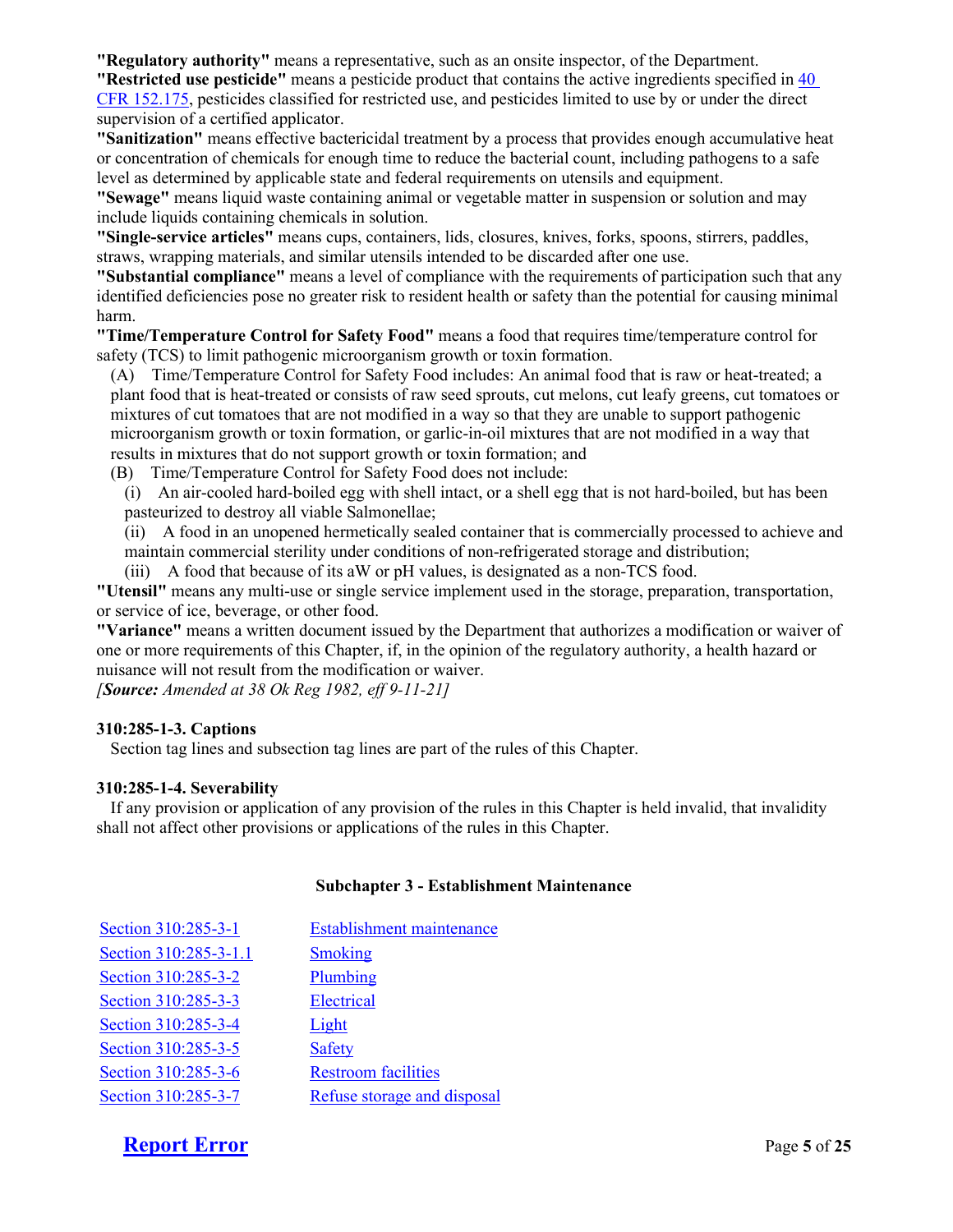| <b>Premises</b>                 |
|---------------------------------|
| Vermin control                  |
| Restriction of animals and fowl |
| <b>Public bathing places</b>    |
| Sewage                          |
| In-room spas                    |
| Water                           |
| Food service [Revoked]          |
|                                 |

### **310:285-3-1. Establishment maintenance**

(a) All buildings and appurtenances used in the operation of any lodging establishment shall be

maintained as necessary to safeguard the health, comfort and safety of guests accommodated therein. (b) The floors in areas used for washing and sanitizing multiuse utensils, laundry areas, kitchenettes, and in areas in restrooms, which are next to the tub, shower, or toilet, shall be constructed of smooth, durable, nonabsorbent, and easily cleanable material.

(c) All floors, walls, ceilings, equipment, and other appurtenances in hallways, common areas, and foodservice areas shall be maintained clean and in good repair.

(d) Studs, joists, rafters, and beams shall not be left exposed in restrooms, laundry rooms, or kitchenettes. If left exposed in other areas, these structural members shall be suitably finished and be kept clean and in good repair.

*[Source: Amended at 38 Ok Reg 1982, eff 9-11-21]*

### **310:285-3-1.1. Smoking**

A lodging establishment may allow smoking in no more than twenty-five percent (25%) of the guest rooms as stated i[n 63 O.S. § 1-1523](https://www.oscn.net/applications/oscn/DeliverDocument.asp?CiteID=437993) and shall comply with [OAC 310: 355,](http://www.oar.state.ok.us/oar/codedoc02.nsf/All/5CC2C8954FE5459A862581BB006530D1?OpenDocument) relating to smoking in public and indoors. *[Source: Added at 38 Ok Reg 1982, eff 9-11-21]*

### **310:285-3-2. Plumbing**

Plumbing shall be maintained in a safe manner and comply with applicable laws.

(1) There shall be no apparent cross-connection between the potable water supply and any non-potable or questionable water supply nor any source of pollution through which the potable water supply might become contaminated.

(2) Each washing machine, dishwasher, or sink used for washing laundry, tableware or utensils, and all ice machines, shall drain through an approved air gap.

(3) Hot water at handwashing sinks shall be at least  $100^{\circ}$ F and  $110^{\circ}$ F at ware washing sinks.

*[Source: Amended at 38 Ok Reg 1982, eff 9-11-21]*

### **310:285-3-3. Electrical**

The electrical distribution system shall be maintained in a safe manner and comply with applicable law. *[Source: Amended at 38 Ok Reg 1982, eff 9-11-21]*

### **310:285-3-4. Light**

Lighting shall be provided to promote cleanliness and safety.

(1) Each lodging unit shall maintain at least one lighting fixture which will provide at least fifty (50) foot-candles of light measured at thirty (30) inches above the floor.

(2) At least fifty (50) foot-candles of light measured at thirty (30) inches above the floor shall be provided in each area used for preparing food, at ice machines, and in each kitchenette.

(3) At least twenty (20) foot-candles of light at a distance of thirty (30) inches from the floor shall be provided in each laundromat area for guest use, toilet room, bathroom, continental food service areas, in ware washing areas, in laundry rooms, and in each other area during cleaning.

(4) At least fifteen (15) foot-candles of light shall be provided in any living or sleeping area.

*[Source: Amended at 38 Ok Reg 1982, eff 9-11-21]*

# **[Report Error](mailto:ConsumerHealth@Health.OK.Gov?&subject=subject=%20OAC:310-285.%20%20Incorrect%20Citationand/or%20Broken%20Link)** Page 6 of 25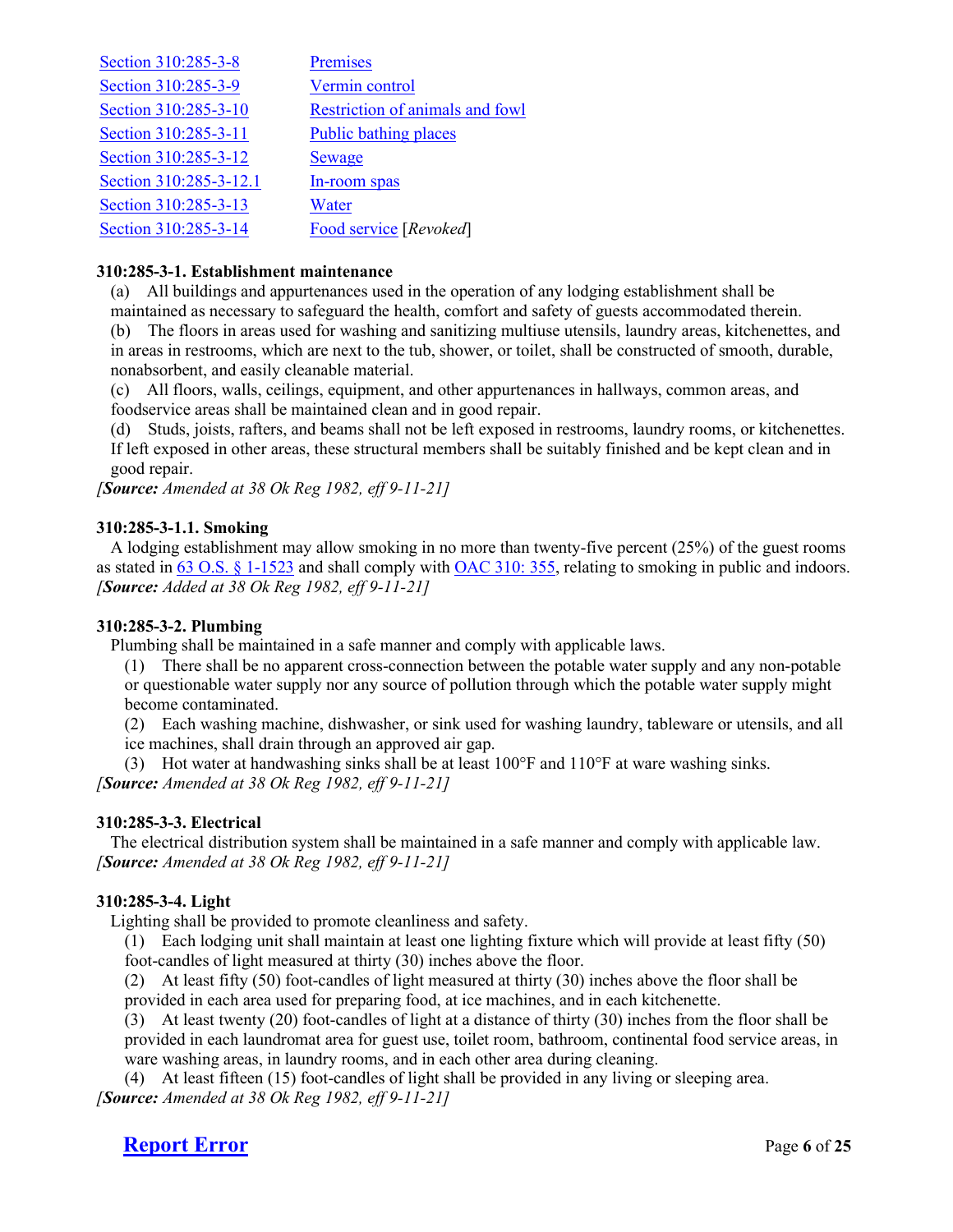### **310:285-3-5. Safety**

(a) **Fire extinguishers.** Fire extinguishers shall be provided as required by law and maintained in working order at all times as indicated by the manufacturer's recommendation.

(1) The employer shall distribute portable fire extinguishers for use by employees on Class A (Ordinary combustibles) fires so that the travel distance for employees to any extinguisher is 75 feet (22.9 m) or less.

(2) The employer shall distribute portable fire extinguishers for use by employees on Class K

(Commercial Cooking Equipment) fires so that the travel distance for employees to any extinguisher is 30 feet (9.1 m) or less.

(b) **Smoke detectors.** Each guest room shall be equipped with at least one working smoke detector, clearly audible over background noise, and maintained free of foreign matter that could impair its proper function. Electronic smoke detectors shall be tested and approved annually by a sprinkler company, fire alarm company, fire department representative, or other entity. Record of the most recent test shall be made available to the regulatory authority upon request

(1) All battery operated smoke detectors shall be checked each time the room is cleaned.

(2) If the smoke detector is not working properly, the room shall be closed until the smoke detector can be repaired to working order.

(3) Facilities constructed after the effective date of these regulations shall have electronically operated smoke detectors.

(c) **Carbon monoxide detectors.** Carbon monoxide detectors shall be required in each guest room which has a gas appliance inside it.

(d) **Fire escapes.** All fire escapes shall be maintained in good repair, unobstructed, easily accessible at all times, and marked with a colored lighted sign.

(1) Conspicuous directions to all fire escapes shall be posted in all hallways or walkways.

(2) An evacuation route diagram, showing location of room, layout of floor, and nearest available exits, shall be posted in a conspicuous location in each guest room.

(e) **Platforms.** All platform areas accessible to persons, such as porches, decks, or lofts elevated more than thirty (30) inches, shall be enclosed by a rail at least twenty-eight (28) inches high and with openings of no greater than four (4) inches.

(f) **Ventilation.** There must be a forced air vent or window that can be opened to provide ventilation of all guest rooms. Windows which can be opened must be screened and the screen must be removable. *[Source: Amended at 38 Ok Reg 1982, eff 9-11-21]*

### **310:285-3-6. Restroom facilities**

(a) All lodging establishments shall provide toilet facilities and lavatories on each floor for use by those guests without private toilet facilities in their rooms.

(b) The walls, floors, and ceilings, toilet bowls, lavatories, bath tubs, shower stalls, and other equipment and appurtenances in all restrooms shall be maintained clean and in good repair.

(c) Towels, soap, and toilet paper shall be provided in each guest room toilet facility. Locked,

permanently-mounted stocked soap and shampoo dispensers may be provided for tub, shower, or lavatory use.

(d) Every surface of a bathtub, shower, shower enclosure, toilet, and lavatory, which may come in contact with a person's body, shall be sanitized each day the rooms are in use, unless the guest has declined regular guest room services. If a guest declines regular guest room services, the lodging establishment shall ensure these surfaces are cleaned and sanitized at least once per week and between guests.

(e) All public and employee restrooms shall be stocked with a sufficient supply of toilet paper, disposable paper or single-use cloth towels, and soap. Cloth towels provided in public restrooms for use by guests and customers shall be dispensed in a manner that clearly facilitates single use prior to laundering. If cloth towels are provided for this purpose, they shall be stored for use, dispensed, and stored for re-laundering in a sanitary manner.

(f) Ventilation in all restroom areas shall be installed and maintained according to applicable laws. *[Source: Amended at 38 Ok Reg 1982, eff 9-11-21]*

### **310:285-3-7. Refuse storage and disposal**

**[Report Error](mailto:ConsumerHealth@Health.OK.Gov?&subject=subject=%20OAC:310-285.%20%20Incorrect%20Citationand/or%20Broken%20Link)** Page 7 of 25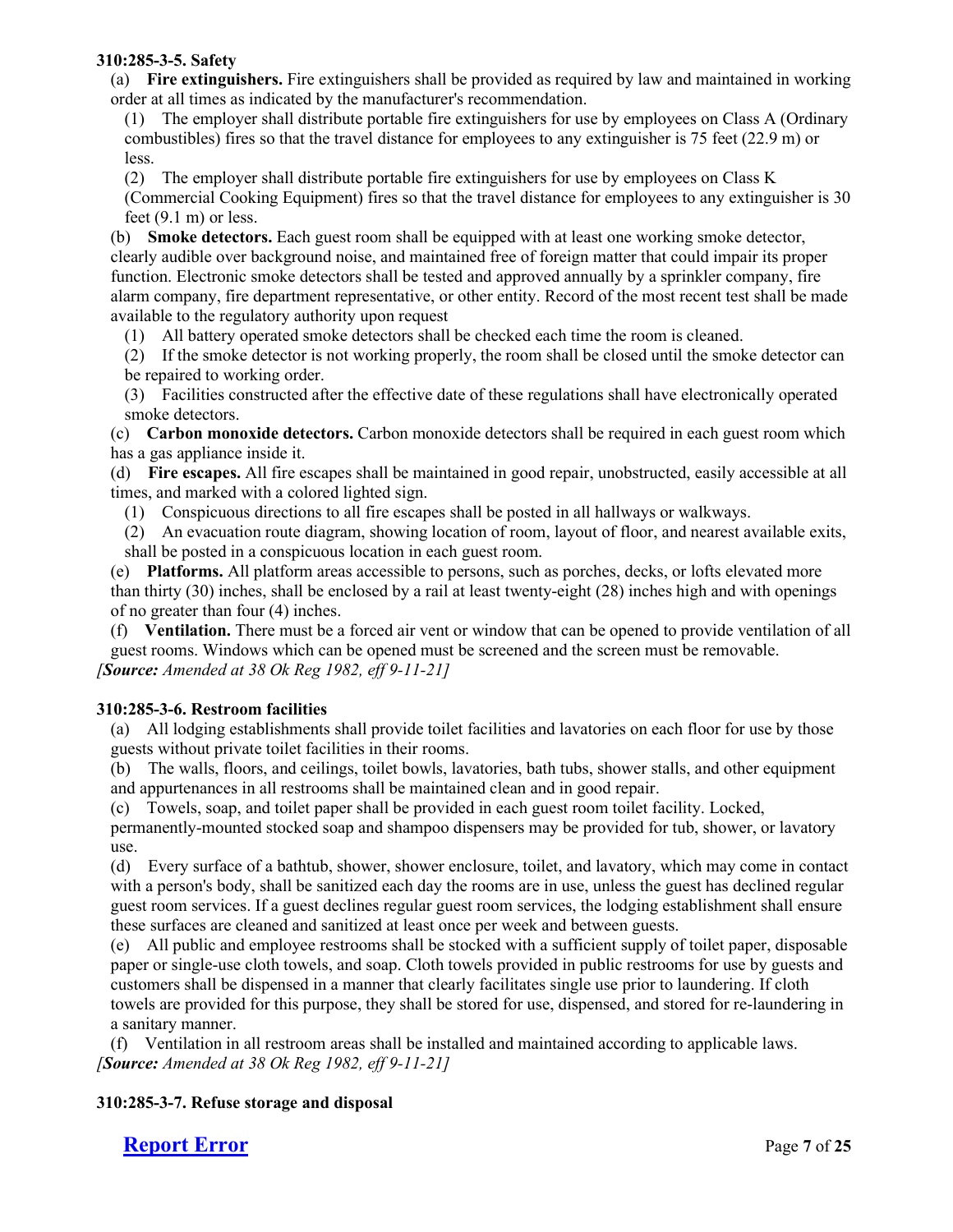(a) Each public lodging establishment shall have solid waste containers of sufficient number and size to store all the solid waste in a manner that does not exceed the waste container capacity.

(1) Containers shall be emptied at least weekly or sooner at an interval which prevents putrescible waste from becoming a nuisance.

(2) Exterior waste containers shall be kept clean, covered, and closed with a tight fitting lid at all times except when being filled.

(b) At least one nonperforated metal or plastic waste basket shall be provided for each guest room. *[Source: Amended at 38 Ok Reg 1982, eff 9-11-21]*

### **310:285-3-8. Premises**

The premises of all lodging establishments shall be adequately drained and kept clean and free from high weeds, clutter, and refuse.

(1) Only those chemicals necessary to the operation of the lodging establishment shall be stored on the premises.

(2) Chemicals and pesticides used on the premises must be used in accordance with the manufacturer's recommended directions and stored in a safe manner.

(3) A restricted use pesticide shall be applied only by an applicator certified as defined in  $7 \text{ U.S.C.}$ , Section  $136(e)(1)$ , or a person under the direct supervision of a certified applicator.

(4) Chemicals removed from their original container shall be properly labeled. All chemical storage areas shall be properly identified.

(5) Chemicals shall not be stored with or above food, food equipment or utensils, or clean linens or bedding.

*[Source: Amended at 38 Ok Reg 1982, eff 9-11-21]*

### **310:285-3-9. Vermin control**

Effective methods of vermin control shall be provided for all buildings and appurtenances thereto. Premises shall be kept free of conditions conducive to harborage and infestation at all times. Guest rooms found to have evidence of or live rodents, cockroaches, bed bugs, or other vermin in type and number to cause a public health nuisance shall be closed to the public immediately and until the presence or infestation is eliminated. Measures to control such infestations shall be implemented and documented. Such documentation shall be maintained for a period of one year.

*[Source: Amended at 38 Ok Reg 1982, eff 9-11-21]*

### **310:285-3-10. Restriction of animals and fowl**

The keeping of animals or fowl in a guest room may be permitted by the lodging establishment. Each room occupied by any animal or fowl shall be adequately cleaned, including wet scrubbing of carpet if need is indicated, to assure that the room is clean and free of vermin infestation. Pesticides shall be applied according to the manufacturer's instructions to prevent any health hazard from pesticide residue to subsequent occupants.

*[Source: Amended at 38 Ok Reg 1982, eff 9-11-21]*

### **310:285-3-11. Public bathing places**

All public bathing places, even if use is restricted to guests of the lodging establishment, shall be maintained in compliance with standards and rules and regulations adopted by the Department. *[Source: Amended at 38 Ok Reg 1982, eff 9-11-21]*

### **310:285-3-12. Sewage**

All sewage shall be disposed of by a public sewage system or by a sewage disposal system maintained in compliance with the standards and rules and regulations adopted by the Oklahoma Department of Environmental Quality.

*[Source: Amended at 38 Ok Reg 1982, eff 9-11-21]*

### **310:285-3-12.1. In-room spas**

**[Report Error](mailto:ConsumerHealth@Health.OK.Gov?&subject=subject=%20OAC:310-285.%20%20Incorrect%20Citationand/or%20Broken%20Link)** Page 8 of 25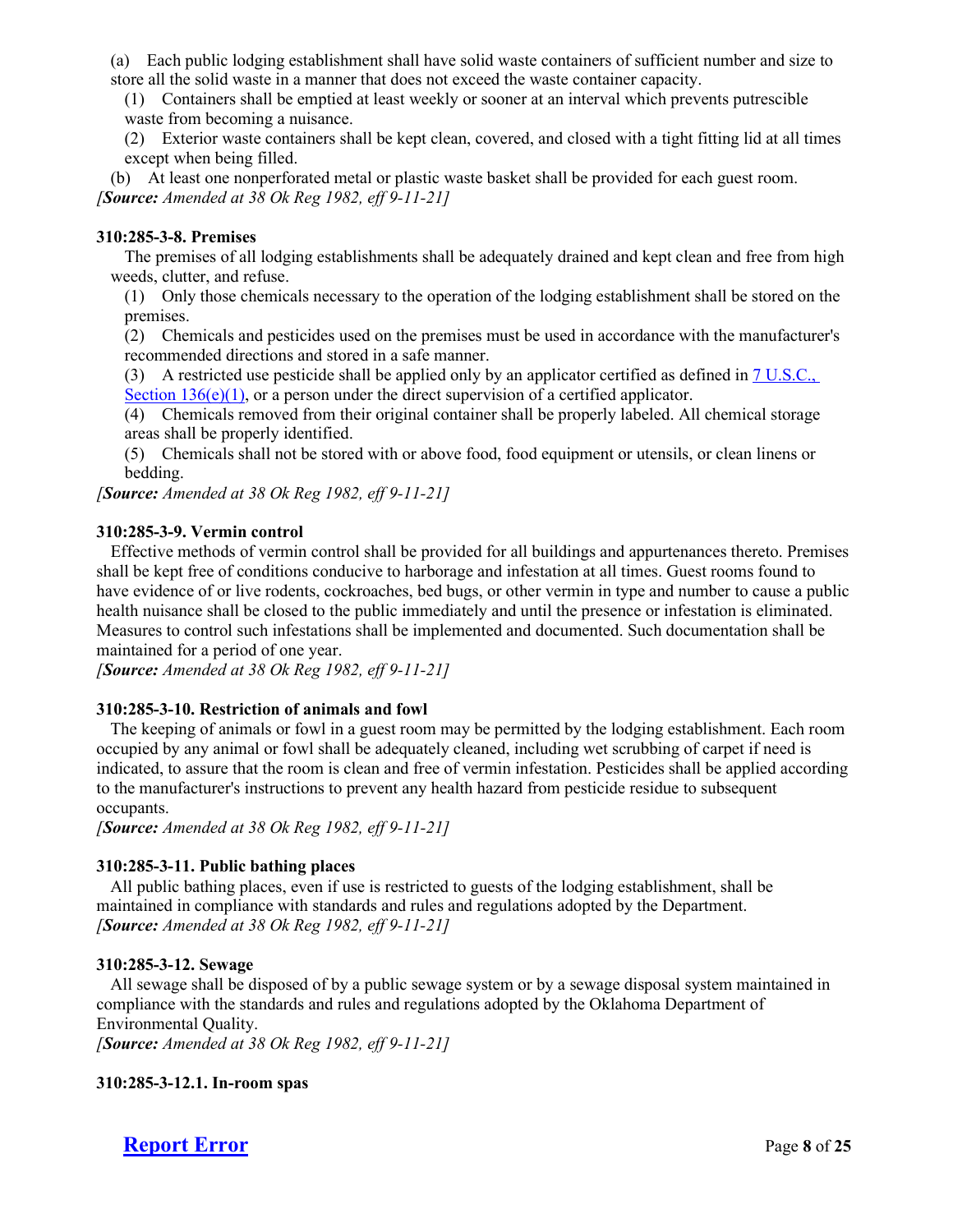A hot tub or spa located in a guest room shall be drained, cleaned, and sanitized according to the manufacturer's recommendations for public use between each room occupant, and monitored for sanitation at least weekly when offered for use. Indoor, single room hot tubs or spas shall be in an enclosed area constructed such that no person, other than the occupants of that room, can access the tub or spa for use. *[Source: Added at 38 Ok Reg 1982, eff 9-11-21]*

### **310:285-3-13. Water**

Potable water shall be obtained from an approved source that is:

(1) A public water system, or

(2) A nonpublic water system that is constructed, maintained, and operated according to law. *[Source: Amended at 38 Ok Reg 1982, eff 9-11-21]*

## [Section 310:285-5-1](http://www.oar.state.ok.us/viewhtml/310_285-5-1.htm) [Ice](http://www.oar.state.ok.us/viewhtml/310_285-5-1.htm) [Section 310:285-5-2](http://www.oar.state.ok.us/viewhtml/310_285-5-2.htm) [Laundry](http://www.oar.state.ok.us/viewhtml/310_285-5-2.htm) [Section 310:285-5-3](http://www.oar.state.ok.us/viewhtml/310_285-5-3.htm) [Housekeeper cart](http://www.oar.state.ok.us/viewhtml/310_285-5-3.htm) [Section 310:285-5-4](http://www.oar.state.ok.us/viewhtml/310_285-5-4.htm) [Guest rooms](http://www.oar.state.ok.us/viewhtml/310_285-5-4.htm) [Section 310:285-5-5](http://www.oar.state.ok.us/viewhtml/310_285-5-5.htm) [Storage, cleaning, and bactericidal treatment of utensils](http://www.oar.state.ok.us/viewhtml/310_285-5-5.htm) [Section 310:285-5-6](http://www.oar.state.ok.us/viewhtml/310_285-5-6.htm) [Employees](http://www.oar.state.ok.us/viewhtml/310_285-5-6.htm) [*Revoked*] [Section 310:285-5-6.1](http://www.oar.state.ok.us/viewhtml/310_285-5-6.1.htm) [Food service](http://www.oar.state.ok.us/viewhtml/310_285-5-6.1.htm) [Section 310:285-5-7](http://www.oar.state.ok.us/viewhtml/310_285-5-7.htm) [Employees](http://www.oar.state.ok.us/viewhtml/310_285-5-7.htm) [Section 310:285-5-8](http://www.oar.state.ok.us/viewhtml/310_285-5-8.htm) [Preventing contamination from hands](http://www.oar.state.ok.us/viewhtml/310_285-5-8.htm) [Section 310:285-5-9](http://www.oar.state.ok.us/viewhtml/310_285-5-9.htm) Reporting responsibility of license holder, person in charge, and [employees](http://www.oar.state.ok.us/viewhtml/310_285-5-9.htm) [Section 310:285-5-10](http://www.oar.state.ok.us/viewhtml/310_285-5-10.htm) [Food employee exclusions and restrictions](http://www.oar.state.ok.us/viewhtml/310_285-5-10.htm) [Section 310:285-5-11](http://www.oar.state.ok.us/viewhtml/310_285-5-11.htm) Removal, adjustment, or retention of exclusions and restrictions for [food employees](http://www.oar.state.ok.us/viewhtml/310_285-5-11.htm) [Section 310:285-5-12](http://www.oar.state.ok.us/viewhtml/310_285-5-12.htm) [Cleaning procedure](http://www.oar.state.ok.us/viewhtml/310_285-5-12.htm) [Section 310:285-5-13](http://www.oar.state.ok.us/viewhtml/310_285-5-13.htm) [When to wash](http://www.oar.state.ok.us/viewhtml/310_285-5-13.htm) [Section 310:285-5-14](http://www.oar.state.ok.us/viewhtml/310_285-5-14.htm) [Where to wash](http://www.oar.state.ok.us/viewhtml/310_285-5-14.htm) [Section 310:285-5-15](http://www.oar.state.ok.us/viewhtml/310_285-5-15.htm) [Maintenance](http://www.oar.state.ok.us/viewhtml/310_285-5-15.htm) [Section 310:285-5-16](http://www.oar.state.ok.us/viewhtml/310_285-5-16.htm) [Prohibition](http://www.oar.state.ok.us/viewhtml/310_285-5-16.htm) [Section 310:285-5-17](http://www.oar.state.ok.us/viewhtml/310_285-5-17.htm) [Eating, drinking, or using tobacco](http://www.oar.state.ok.us/viewhtml/310_285-5-17.htm) [Section 310:285-5-18](http://www.oar.state.ok.us/viewhtml/310_285-5-18.htm) [Discharges from the eyes, nose, and mouth](http://www.oar.state.ok.us/viewhtml/310_285-5-18.htm)

### **Subchapter 5 - Sanitary Operations and Controls**

### **310:285-5-1. Ice**

(a) **Equipment.** Ice provided to customers shall be manufactured with equipment that is maintained in a clean manner and meets design, construction, installation and service requirements which comply with manufacturer's recommendations and the Department's Food Establishment Regulations. Ice machines shall be located in a protected or enclosed hallway or room.

### (b) **Customer self-service.**

(1) Automatically dispensed ice which eliminates human contact with the ice other than that portion being dispensed may be used provided the equipment conforms to the installation and operation requirements of the manufacturer. Automatic ice dispensing equipment shall be installed when existing machines are replaced.

(2) Ice containers may be placed in the guest room or made available at the registration desk, or other location under the direct continuous control of the employees. Multi-use containers must be constructed

## **[Report Error](mailto:ConsumerHealth@Health.OK.Gov?&subject=subject=%20OAC:310-285.%20%20Incorrect%20Citationand/or%20Broken%20Link)** Page 9 of 25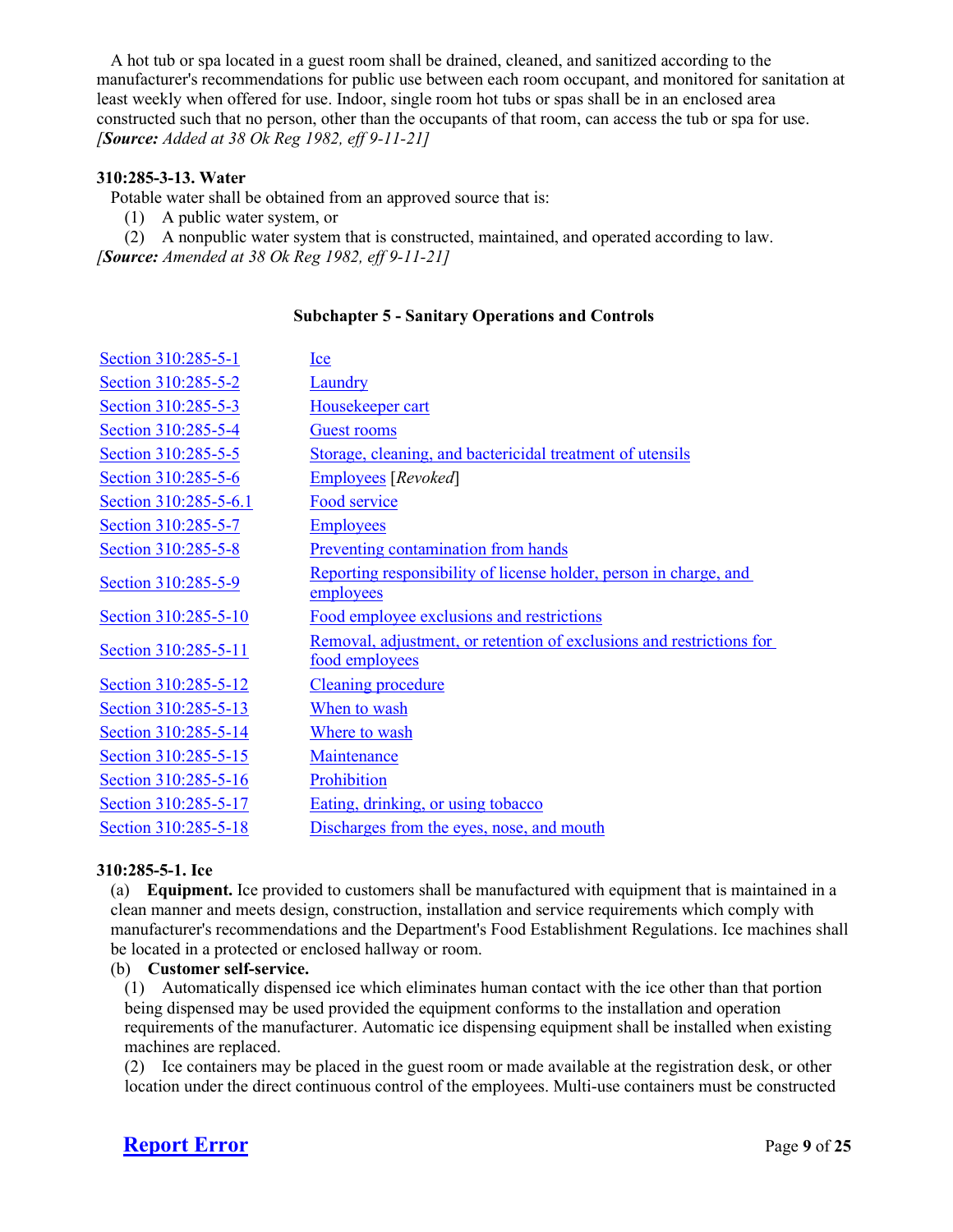of smooth, non-porous materials which must be cleaned and sanitized before being offered to the customer. Containers may be lined with approved single-service plastic film liners.

(3) Ice Makers provided in guest rooms must be emptied, cleaned, and sanitized between guests.

(c) **Operator-dispensed ice.** Ice dispensed by the operator or employee shall be obtained from an approved source, or from an ice machine installed in a protected location not accessible to patrons and not located in private or tenant quarters. The ice must be dispensed into a sanitized container or food grade single-use bag.

(d) **Pre-packaged ice.** The lodging establishment operator may purchase bulk ice from an approved source for packaging in individual containers, may provide an on-premises machine, or ice may be obtained pre-packaged in individual service size from an approved source. Pre-packaged ice obtained from a manufacturer in individual service size shall be offered to the consumer in its original, unbroken, entire package.

(e) **Other methods.** Any other method that provides for manufacture, storage, dispensing, or serving of ice may be offered upon approval by the Department.

*[Source: Amended at 38 Ok Reg 1982, eff 9-11-21]*

### **310:285-5-2. Laundry**

(a) **Physical arrangement.** Those lodging establishments electing to provide their own laundry shall comply with the following provisions:

(1) The physical arrangement of the laundry facility shall include a laundry area for receiving and handling soiled laundry, a washing and extracting area, a finishing area (where the laundry is dried, tumbled, ironed, pressed or folded) and a clean article storage area.

(2) Floors, walls, ceilings, pipes and equipment shall be kept clean, free of dirt or grease, and in good repair.

(3) Laundry chutes, if used, shall discharge soiled linens into a suitable container.

(4) Every room with laundry facilities shall have a floor drain and the floor shall be sloped to provide proper drainage to the floor drain.

(5) Every room with laundry facilities shall have a dedicated handwashing sink available at all times. The sink shall be equipped with:

- (A) Handwashing soap,
- (B) Disposable paper towels,
- (C) Hot and cold running water,
- (D) A sign reminding employees to wash hands before returning to work.

(6) Shelving shall have a smooth, easily cleanable, and non-absorbent finish. When existing shelving is replaced, it may be replaced with the same material as long as it is sealed to create a smooth cleanable finish.

### (b) **Laundry storage.**

- (1) All washable items, when laundered, shall be stored in the clean laundry area, or in a guest room.
- (2) Clean linens shall be stored separate from the "soiled laundry area".

(3) Soiled laundry containers shall be lined with a disposable plastic liner or shall be cleaned and sanitized daily.

*[Source: Amended at 38 Ok Reg 1982, eff 9-11-21]*

### **310:285-5-3. Housekeeper cart**

The housekeeper cart shall be arranged so that clean replacement supplies, clean linens and cleaned and sanitized multi-use equipment and utensils shall be protected from soiled items being removed from each room. Soiled linens and refuse shall be placed in appropriate containers if placed on the housekeeper's cart and handled in such a manner as to not contaminate other items on that cart.

(1) Housekeeper carts shall be kept in a sanitary manner and in good repair.

(2) Cloths used for cleaning and sanitizing dirty environmental surfaces of the guest room shall be used in one guest room only, and then placed in the dirty compartment of the housekeeping cart when the guest room attendant has completed cleaning that room.

(3) Leftover room service food items and used tableware shall be removed from public hallways at least every 4 hours.

# **[Report Error](mailto:ConsumerHealth@Health.OK.Gov?&subject=subject=%20OAC:310-285.%20%20Incorrect%20Citationand/or%20Broken%20Link)** Page 10 of 25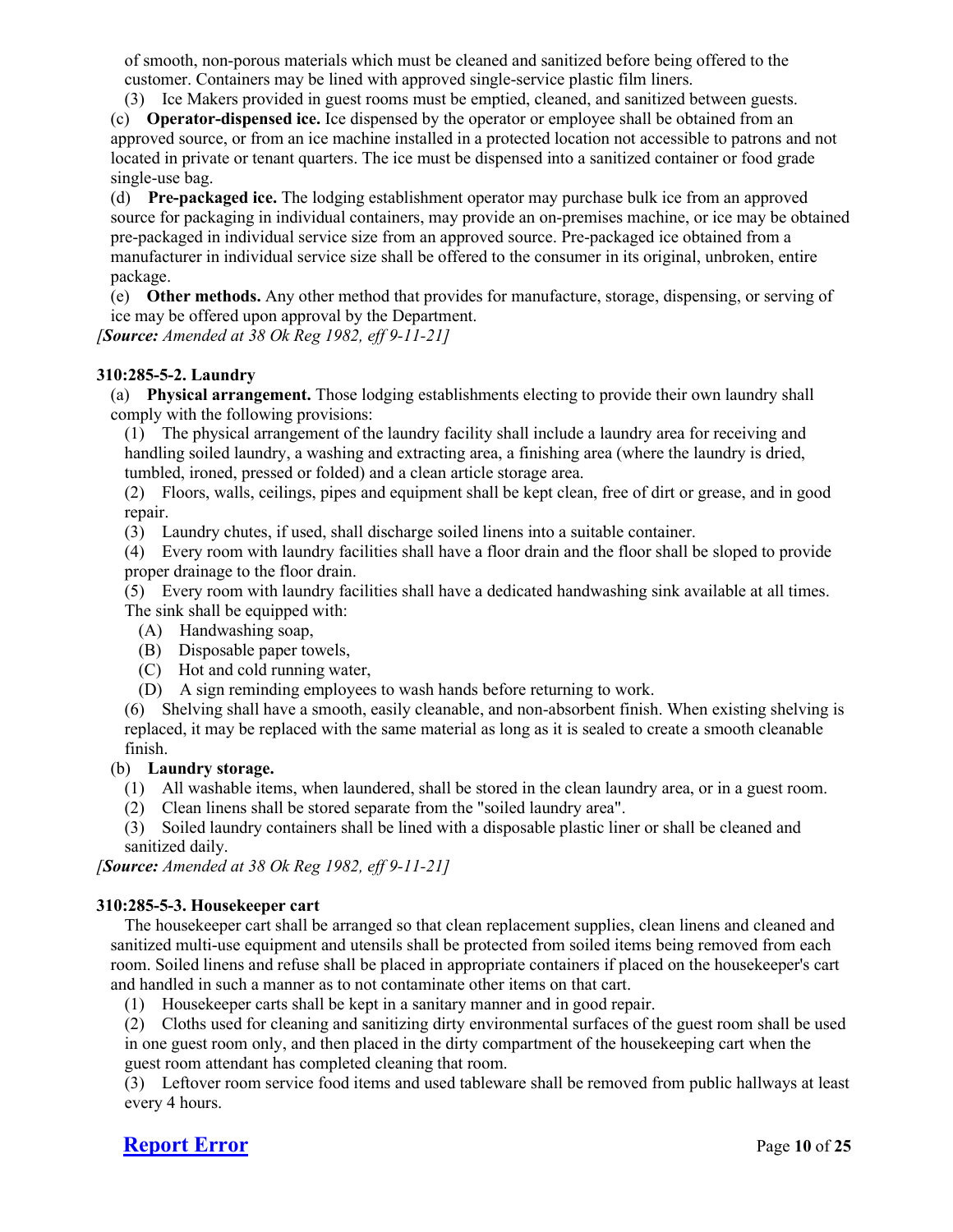## **310:285-5-4. Guest rooms**

### (a) **Furnishings.**

(1) All furniture, windows, shades, draperies, floors, floor coverings, walls, ceilings, and other equipment and appurtenances shall be kept clean.

(2) All furniture, windows, shades, draperies, floors, floor coverings, walls, ceilings, and other equipment

and appurtenances must be maintained in good repair.

### (b) **Beds, bedding and linens.**

(1) All beds, springs, mattresses, bedding and linens, shall be in good repair.

(2) All beds, springs, mattresses, bedding, and linens shall be kept clean.

(3) A minimum of two sheets and one mattress cover of appropriate size shall be provided for each bed. A pillow cover and a pillow case shall be provided for each pillow.

(4) Mattresses, pillows, and any bedding appearing soiled or stained shall be subjected to a cleaning and sanitizing process, or removed from service. Such items found in service shall be ordered removed from service and shall be returned to service only after cleaning, sanitizing, and stain removal.

(c) **Service.**

(1) Bar soap and other individually packaged used personal hygiene items left by departing guests shall not be reused for customer service. Used hygiene items can be donated to non-profit shelters, Food Banks, or other similar establishments.

(2) All sheets, pillow cases, and towels shall be changed after each occupancy. *[Source: Amended at 38 Ok Reg 1982, eff 9-11-21]*

### **310:285-5-5. Storage, cleaning, and bactericidal treatment of utensils**

### (a) **Multi-use utensils.**

(1) All multi-use utensils shall be removed from the room after each occupancy for cleaning and sanitizing.

(2) All multi-use utensils shall be in good condition.

(3) All multi-use utensils shall be stored at least six inches above floor level in a clean and dry location which is protected from splash, dust, and other contamination.

(4) A room separate from the laundry shall be provided for washing, rinsing and sanitizing multi-use utensils.

(b) **Manual cleaning and sanitizing.** Multi-use equipment and utensils shall be washed in a 3-compartment sink, with soap and hot water of at least 110°F, rinsed in clear water, sanitized with a chlorine sanitizer of 50- 100 ppm, or any other sanitizer allowed under [40 CFR 180.940](https://www.ecfr.gov/current/title-40/chapter-I/subchapter-E/part-180/subpart-D/section-180.940) and then allowed to air dry.

(c) **Mechanical cleansing and sanitizing.** Cleaning and sanitizing may be done by mechanical dishwashing machines provided that:

(1) The dish temperature reaches 160°F during the final rinse; or

(2) After cleaning and rinsing, the dish is sanitized with chlorine at a concentration of 50 ppm and a water temperature of at least 75°F, or any other sanitizing agent allowed by [40 CFR 180.940;](https://www.ecfr.gov/current/title-40/chapter-I/subchapter-E/part-180/subpart-D/section-180.940) and

(3) The machine is operated according to the manufacturer's instructions on the data plate;

(4) A test kit, an irreversible registering temperature indicator, or other device that accurately measures the concentration in mg/L of sanitizing solutions shall be provided.

*[Source: Amended at 38 Ok Reg 1982, eff 9-11-21]*

### **310:285-5-6.1. Food service**

(a) Food service, if provided, shall be limited under a lodging license. The products shall be from an approved source and limited to the following:

- (1) Coffee;
- (2) Tea;
- (3) Commercially processed fruit juices;

(4) Carbonated beverages. Beverage dispensers may be used if the source of ice for the dispenser is automatic dispensing;

(5) Fresh, washed, uncut fruits, or fruits that are processed in a regulated establishment;

# **[Report Error](mailto:ConsumerHealth@Health.OK.Gov?&subject=subject=%20OAC:310-285.%20%20Incorrect%20Citationand/or%20Broken%20Link)** Page 11 of 25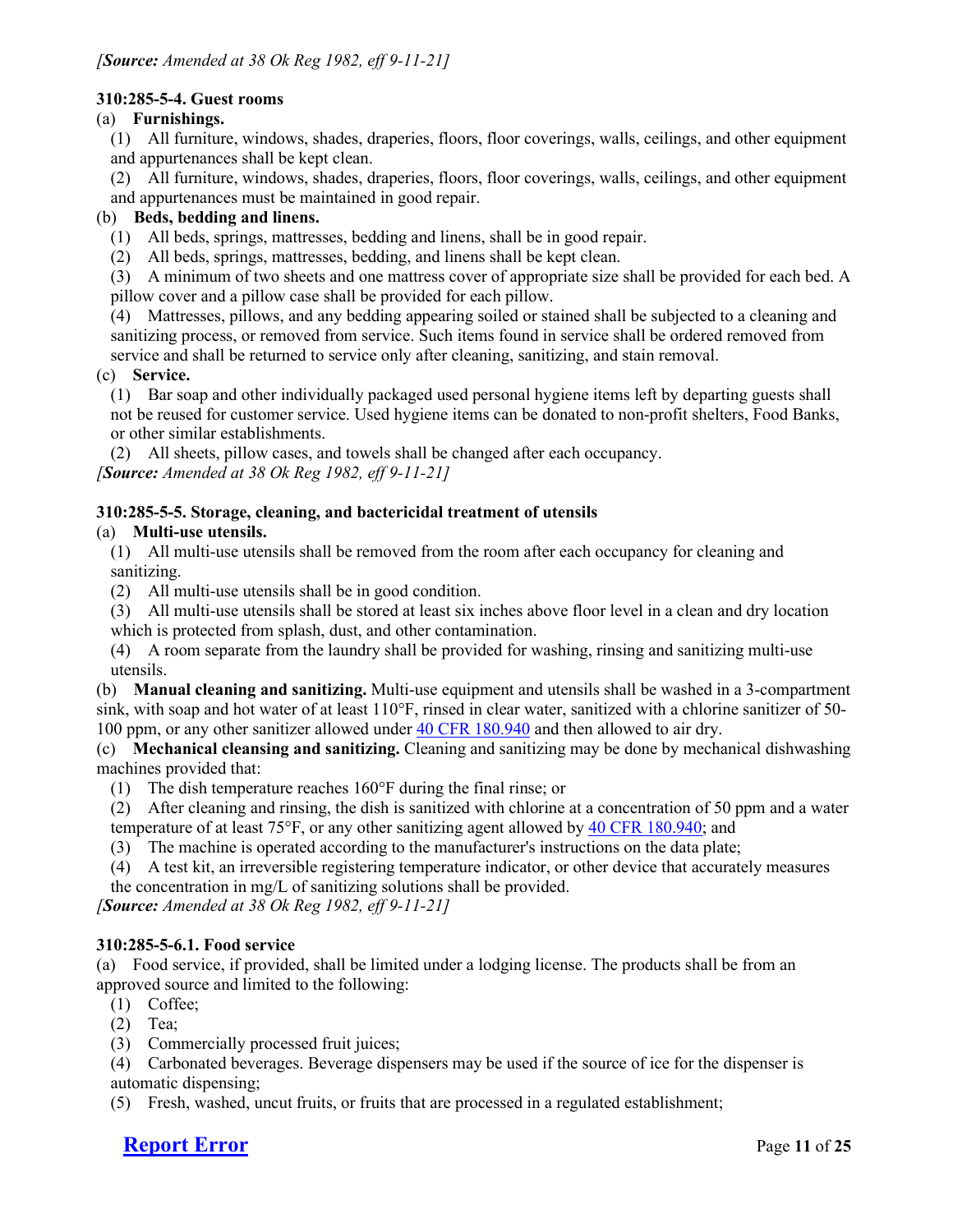- (6) Baked goods;
- (7) Cereals;
- (8) Jams, jellies, syrups;
- (9) Pasteurized Grade A milk, Pasteurized Grade A cream, non-dairy creamers;
- (10) Butters, margarines, or products of similar nature;
- (11) Commercially produced hard cheeses, cream cheese, and yogurt;

(12) Except for (9), (13), and (14) of this subsection, Time/Temperature Control for Safety foods commercially packaged in individual servings;

(13) Bulk or individual waffle mixes from a commercial producer that is regulated by a food regulatory agency. Prepared mixes shall be discarded after the food service has ended.

(14) Gravy in bulk form from a commercial producer that is regulated by a food regulatory agency.

Prepared gravy shall be heated to 135°F or above prior to service and discarded after the food service has ended; and

(15) Left over, non-packaged food items from the continental breakfast shall not be reused for customer service.

(b) Equipment required to conduct food service under a lodging license shall consist of at least the following:

(1) A three (3) compartment warewashing sink or commercial dish washing machine dedicated solely to the cleaning of utensils and equipment used in the food service operation or the multiuse utensils supplied to guest rooms.

(A) The warewashing sink shall not be used for handwashing.

(B) Sink compartments shall have smooth rounded corners and be large enough to permit the accommodation of the equipment and utensils.

- (C) Each compartment of the sink shall be supplied with hot and cold potable running water.
- (D) Warewashing facilities shall not be located in laundry areas, living, or tenant quarters.
- (2) Test strips to measure sanitization;
- (3) A handwashing sink, supplied with hot and cold running water, separate from the three (3)
- compartment sink in the food preparation area that shall be used for no other purpose;
- (4) Commercial refrigeration that is capable of holding 41°F or less;
- (5) Thermometers for all refrigerators used to store Time/Temperature Control for Safety Foods;
- (6) Sneeze guards and covers for self-service foods that are not wrapped or protected; and
- (7) Calibrated, probe type thermometer.

(c) Milk, milk products, prepared waffle mixes, and juices removed from the original container for dispensing or consumption shall be discarded after the food service has ended. Milk, milk products, and other Time/Temperature Control for Safety Foods may be held above 41°F but less than 70°F for no more than six (6) hours and then discarded or discarded at the end of four (4) hours if the temperature exceeds  $70^{\circ}$ F. The food shall have an initial temperature of 5°C (41°F) or less when removed from cold holding temperature control.

(d) All food and food contact surfaces shall be stored at least six inches above floor level in a clean and dry location so that it is protected from splash, dust and other contamination.

(e) Lodging establishments may offer prepackaged food or beverage for sale in guest rooms or at the check in area using a cabinet, refrigerator, freezer, or mini-bar.

(f) Lodging establishments providing any food service in excess of this section must obtain a food service license from the Department and shall comply with the requirements of [OAC 310:257, Food Establishments.](http://www.oar.state.ok.us/oar/codedoc02.nsf/All/0BC220AEBF28A0AC862587750054C86E?OpenDocument) (g) All food shall be from sources approved by law.

*[Source: Added at 38 Ok Reg 1982, eff 9-11-21]*

### **310:285-5-7. Employees**

(a) No person known or suspected of being infected with a disease in a communicable form, or who is a carrier of organisms that cause such a disease or while affected with a boil, an infected wound, or an acute respiratory infection, shall work in a lodging establishment in any capacity in which there is a likelihood of such person contaminating food or food-contact surfaces with pathogenic organisms or transmitting disease to other persons. Such areas include but are not limited to the food service area, guest rooms, laundry room, and the rooms in which multi-use utensils are cleaned, sanitized and stored.

# **[Report Error](mailto:ConsumerHealth@Health.OK.Gov?&subject=subject=%20OAC:310-285.%20%20Incorrect%20Citationand/or%20Broken%20Link)** Page 12 of 25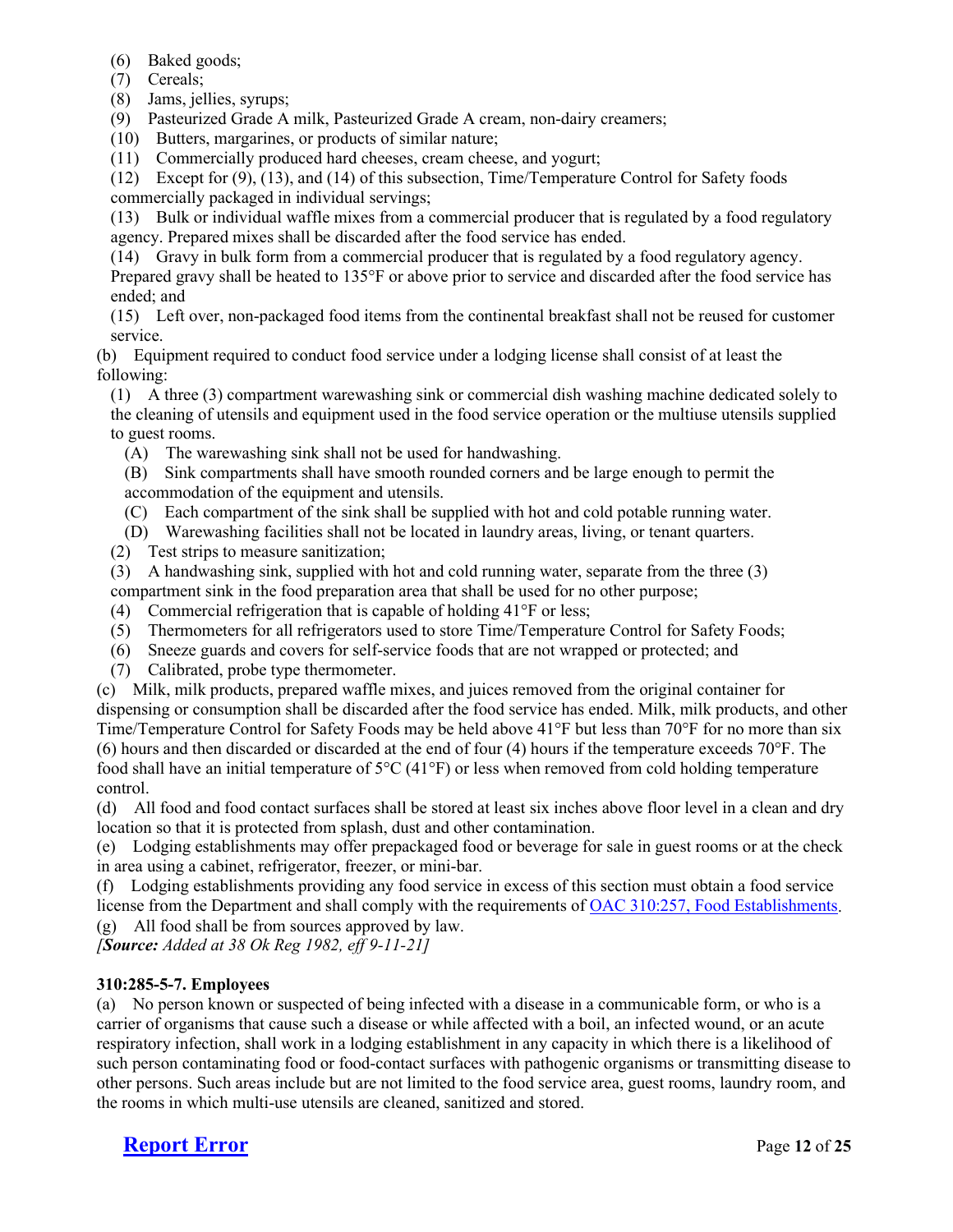(b) Clean outer garments shall be worn and good personal hygiene shall be practiced by all employees.

(c) Whenever the responsible person knows or suspects that a guest room has been occupied by a person with a reportable infectious illness, the guest room shall be thoroughly cleaned and sanitized, including fumigation, as needed, depending on the suspected or known pathogen.

(d) Food employees shall wash their hands and any exposed portions of their arms, as described in OAC 310:285-5-12 of this Chapter, before handling clean utensils or dishware, ice, beverages, food, or clean laundry.

(e) Food employees shall not use bare hands to handle ready-to-eat foods, except as where provided in OAC 310:285-5-8 (d) in this Chapter.

(f) Single use gloves shall be available for food employees, housekeeping, and laundry staff and provided in the food, laundry, and housekeeping areas. Single use gloves shall be used for only one task, such as handling ready-to-eat food, used for no other purpose, and discarded when damaged, soiled, contaminated, or when interruptions occur in the operation.

(g) Employee personal items shall not be stored with food, equipment or utensils, or bedding items. *[Source: Added at 38 Ok Reg 1982, eff 9-11-21]*

### **310:285-5-8. Preventing contamination from hands**

(a) Employees shall wash their hands as specified under OAC 310:285-5-12.

(b) Except when washing fruits and vegetables or as specified in (d) of this section, food employees may not contact exposed, ready-to-eat food with their bare hands and shall use suitable utensils such as deli tissue, spatulas, tongs, single-use gloves, or dispensing equipment.

(c) Food employees shall minimize bare hand and arm contact with exposed food that is not in a ready-toeat food form.

(d) Food employees may contact exposed, ready-to-eat food with their bare hands if:

(1) The permit holder obtains prior approval from the regulatory authority;

(2) A written employee health policy that details how the establishment complies with OAC 310:285-5-9, OAC 310:285-5-10, and OAC 310:285-5-11 including:

(A) Documentation that employees acknowledge that they are informed to report information about their health and activities as they relate to gastrointestinal symptoms and diseases that are transmittable through food as specified under OAC 310:285-5-9(a),

(B) Documentation that employees acknowledge their responsibilities as specified under OAC 310:285- 5-9(e), and

(C) Documentation that the person in charge acknowledges the responsibilities as specified under OAC 310:285-5-9(b), (c) and (d), and OAC 310:285-5-10, and OAC 310:285-5-11;

(3) Documentation that employees acknowledge that they have received training in:

- (A) The risks of contacting the specific ready-to-eat foods with bare hands,
- (B) Proper handwashing as specified under OAC 310:285-5-12,
- (C) When to wash their hands as specified under OAC 310:285-5-13,
- (D) Where to wash their hands as specified under OAC 310:285-5-14,
- (E) Proper fingernail maintenance as specified under OAC 310:285-5-15,
- (F) Prohibition of jewelry as specified under OAC 310:285-5-16, and
- (G) Good hygienic practices as specified under OAC 310:285-5-17 and OAC 310:285-5-18;

(4) Documentation that employees contacting ready-to-eat foods with bare hands use two or more of the following control measures to provide additional safeguards to hazards associated with bare hand contact:

- (A) Double handwashing,
- (B) Nail brushes,
- (C) A hand antiseptic after handwashing, or
- (D) Other control measures approved by the Department; and

(5) Documentation that corrective action is taken when  $(d)(1) - (5)$  of this section are not followed. *[Source: Added at 38 Ok Reg 1982, eff 9-11-21]*

### **310:285-5-9. Reporting responsibility of license holder, person in charge, and employees**

(a) The license holder shall require food employees to report to the person in charge information about their health and activities as they relate to diseases that are transmissible through food. A food employee shall

# **[Report Error](mailto:ConsumerHealth@Health.OK.Gov?&subject=subject=%20OAC:310-285.%20%20Incorrect%20Citationand/or%20Broken%20Link)** Page 13 of 25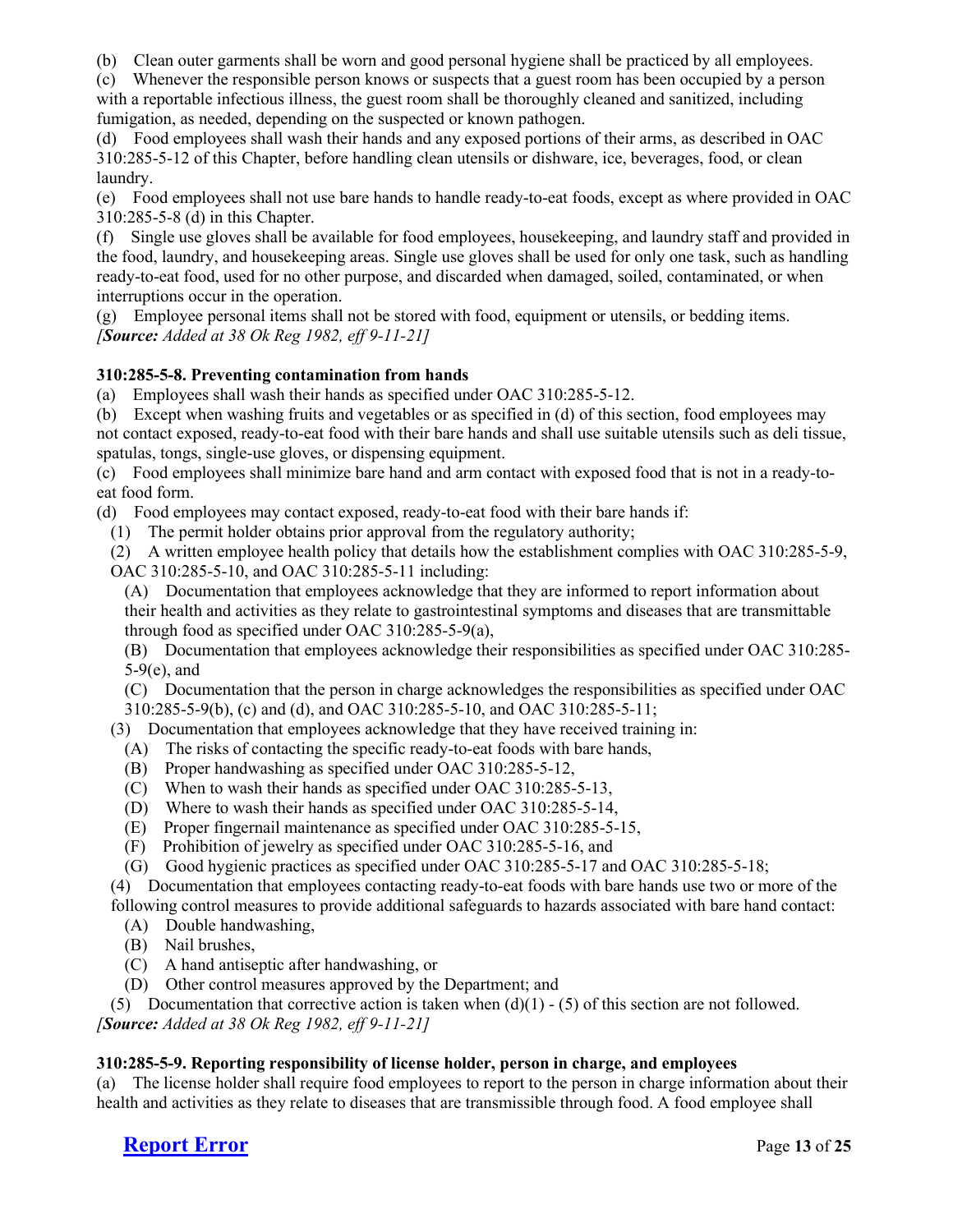report the information in a manner that allows the person in charge to reduce the risk of foodborne disease transmission, including providing necessary additional information, such as the date of onset of symptoms and an illness, or of a diagnosis without symptoms, if the food employee:

(1) Has any of the following symptoms:

- (A) Vomiting,
- (B) Diarrhea,
- (C) Jaundice,
- (D) Sore throat with fever, or
- (E) A lesion containing pus such as a boil or infected wound that is open or draining and is:
- (i) On the hands or wrists, unless an impermeable cover such as a finger cot or stall protects the lesion and a single-use glove is worn over the impermeable cover,
	- (ii) On exposed portions of the arms, unless the lesion is protected by an impermeable cover, or
- (iii) On other parts of the body, unless the lesion is covered by a dry, durable, tight-fitting bandage;
- (2) Has an illness diagnosed by a health practitioner due to:
	- (A) Norovirus,
	- (B) Hepatitis A virus,
	- (C) Shigella spp.,
	- (D) Shiga Toxin-Producing Escherichia Coli,
	- (E) Typhoid fever (caused by Salmonella Typhi) or
	- (F) Salmonella (nontyphoidal);

(3) Had Typhoid fever, diagnosed by a health practitioner, within the past 3 (three) months, without having received antibiotic therapy, as determined by a health practitioner;

(4) Has been exposed to, or is the suspected source of, a confirmed disease outbreak, because the food employee consumed or prepared food implicated in the outbreak, or consumed food at an event prepared by a person who is infected or ill with:

(A) Norovirus within the past 48 (forty eight) hours of the last exposure,

(B) Shiga Toxin-Producing Escherichia Coli or Shigella spp. within the past 3 (three) days of the last exposure,

- (C) Typhoid fever within the past 14 (fourteen) days of the last exposure, or
- (D) Hepatitis A virus within the past 30 (thirty) days of the last exposure; or reportable history of exposure.

(5) Has been exposed by attending or working in a setting where there is a confirmed disease outbreak, or living in the same household as, and has knowledge about, an individual who works or attends a setting where there is a confirmed disease outbreak, or living in the same household as, and has knowledge about, an individual diagnosed with an illness caused by:

- (A) Norovirus within the past 48 (forty eight) hours of the last exposure,
- (B) Shiga Toxin-Producing Escherichia Coli or Shigella spp. within the past 3 (three) days of the last exposure,
- (C) Typhoid fever (caused by Salmonella Typhi) within the past 14 (fourteen) days of the last exposure, or
- (D) Hepatitis A virus within the past 30 (thirty) days of the last exposure.
- (b) The person in charge shall notify the regulatory authority when a food employee is:
	- (1) Jaundiced; or
	- (2) Diagnosed with an illness due to a pathogen as specified under (a)(2)(A) (F) of this section.

(c) The person in charge shall ensure that a food employee who exhibits or reports a symptom, or who reports a diagnosed illness or a history of exposure as specified under (a)(1) - (5) of this section is:

- (1) Excluded as specified under OAC 310:285-5-11(a)  $-$  (c), and in compliance with the provisions specified under OAC 310:285-5-11(a) - (h); or
- (2) Restricted as specified under OAC 310:285-5-10(d), (e), (f), (h), (i) and in compliance with the provisions specified under OAC 310:285-5-11(d) - (i).

(d) A food employee shall report to the person in charge the information as specified under (a) of this section.

(e) A food employee shall:

**[Report Error](mailto:ConsumerHealth@Health.OK.Gov?&subject=subject=%20OAC:310-285.%20%20Incorrect%20Citationand/or%20Broken%20Link)** Page 14 of 25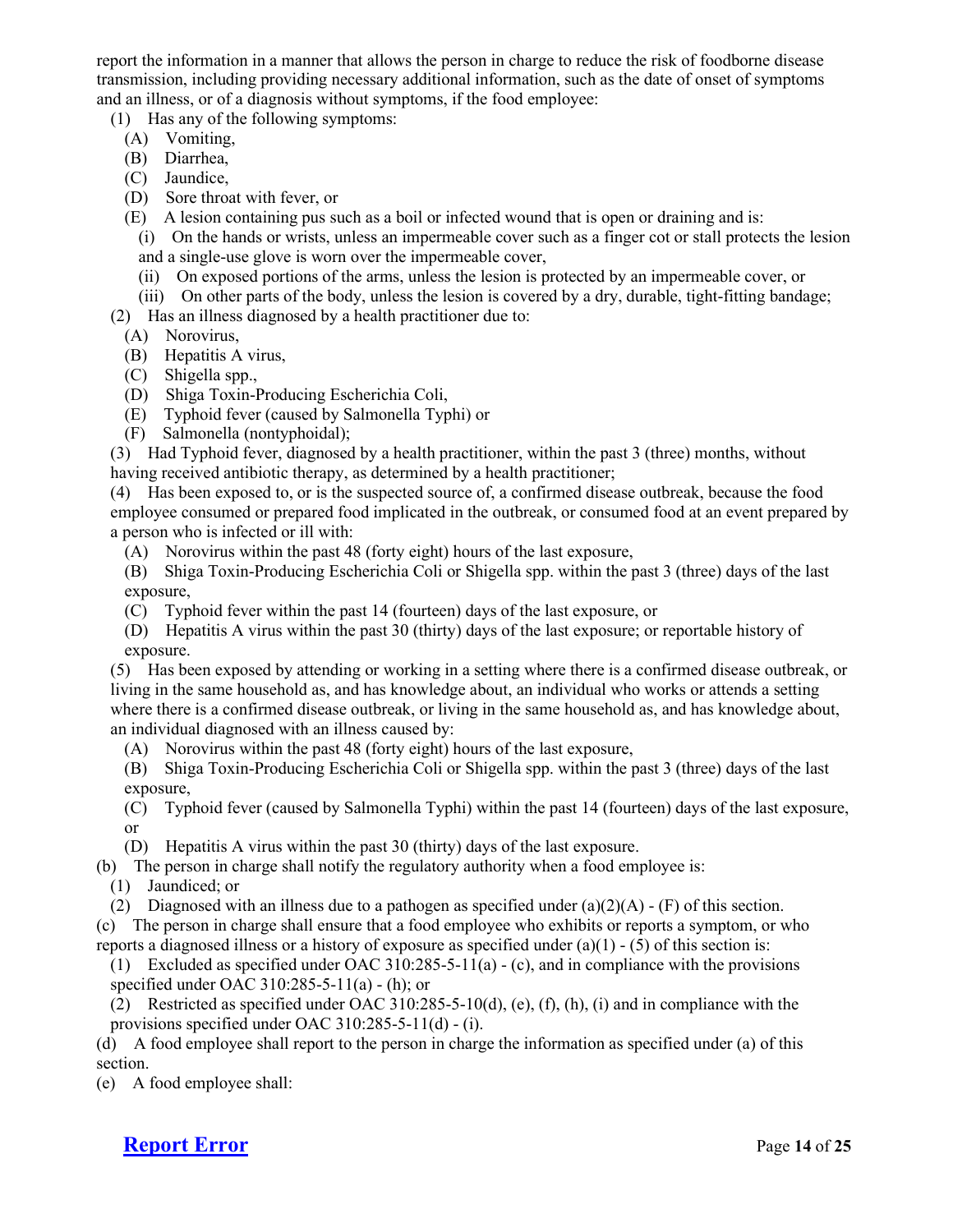(1) Comply with an exclusion as specified under OAC 310:285-5-10(a) - (c) and with the provisions specified under OAC 310:285-5-11(a) - (h); or

(2) Comply with a restriction as specified under OAC 310:285-5-10(d), (e), (f), (g), (h), or (i) and comply with the provisions specified under OAC 310:285-5-11(d) - (i). *[Source: Added at 38 Ok Reg 1982, eff 9-11-21]*

### **310:285-5-10. Food employee exclusions and restrictions**

(a) The person in charge shall exclude or restrict a food employee from an establishment in accordance with the following:

(1) Except when the symptom is from a noninfectious condition, exclude an employee if the employee is:

(A) Symptomatic with vomiting or diarrhea; or

(B) Symptomatic with vomiting or diarrhea and diagnosed with an infection from Norovirus, Shigella spp., Salmonella (nontyphoidal), or Shiga Toxin-Producing Escherichia Coli.

(2) Exclude an employee who is:

(A) Jaundiced and the onset of jaundice occurred within the last 7 (seven) calendar days, unless the employee provides to the person in charge written medical documentation from a health practitioner specifying that the jaundice is not caused by hepatitis A virus or other fecal-orally transmitted infection;

(B) Diagnosed with an infection from hepatitis A virus within 14 (fourteen) calendar days from the onset of any illness symptoms, or within 7 (seven) calendar days of the onset of jaundice; or

(C) Diagnosed with an infection from hepatitis A virus without developing symptoms.

(b) Exclude an employee who is diagnosed with Typhoid fever, or reports having had Typhoid fever within the past 3 (three) months as specified under OAC 310:285-5-9(a)(3).

(c) If an employee is diagnosed with an infection from Norovirus and is asymptomatic, restrict the employee.

(d) If an employee is diagnosed with an infection from Shigella spp. and is asymptomatic, restrict the employee.

(e) If an employee is diagnosed with an infection from Shiga Toxin-Producing Escherichia Coli, and is asymptomatic, restrict the employee.

(f) If an employee is diagnosed with an infection from Salmonella (nontyphoidal) and is asymptomatic, restrict the employee.

(g) If an employee is ill with symptoms of acute onset of sore throat with fever, restrict the employee.

(h) If an employee is infected with a skin lesion containing pus such as a boil or infected wound that is open or draining and not properly covered as specified under OAC 310:285-5-9(a)(1)(E), restrict the employee. *[Source: Added at 38 Ok Reg 1982, eff 9-11-21]*

**310:285-5-11. Removal, adjustment, or retention of exclusions and restrictions for food employees** (a) The person in charge shall adhere to the following conditions when removing, adjusting, or retaining the exclusion or restriction of an employee: Except when an employee is diagnosed with Typhoid fever or an infection from hepatitis A virus:

(1) Reinstate an employee who was excluded as specified under OAC 310:285-5-10(a)(1) if the employee:

(A) Is asymptomatic for at least 24 (twenty four) hours; or

(B) Provides to the person in charge written medical documentation from a health practitioner that states the symptom is from a noninfectious condition.

(2) If an employee was diagnosed with an infection from Norovirus and excluded as specified under OAC  $310:285-5-10(a)(2)$ , restrict the employee, who is asymptomatic for at least 24 (twenty four) hours, until the conditions for reinstatement as specified under (d)(1) or (d)(2) of this section are met; or

(3) If an employee was diagnosed with an infection from Shigella spp. and excluded as specified under OAC  $310:285-5-10(a)(2)$ , adjusting exclusion for food employee who was symptomatic and is now asymptomatic. Restrict the food employee, who is asymptomatic for at least twenty four (24) hours and works in a food service establishment not serving a highly susceptible population, until the conditions for reinstatement as specified in (a)(5)(A) or (a)(5)(B) of this Section are met; or

(4) If an employee was diagnosed with an infection from Shiga Toxin-Producing Escherichia Coli and excluded as specified under OAC 310:285-5-10(a)(2), restrict the employee, who is asymptomatic for at

# **[Report Error](mailto:ConsumerHealth@Health.OK.Gov?&subject=subject=%20OAC:310-285.%20%20Incorrect%20Citationand/or%20Broken%20Link)** Page 15 of 25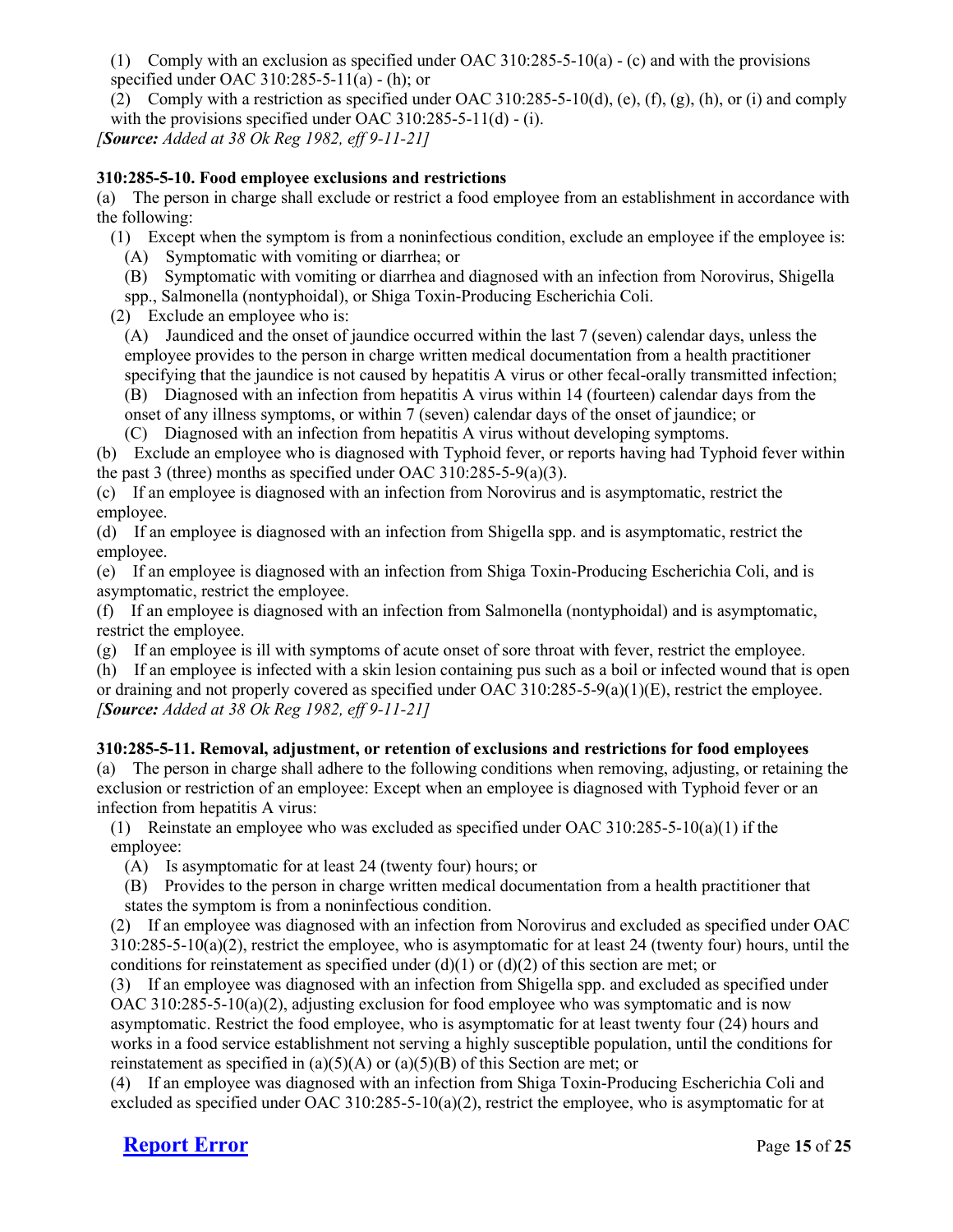least 24 (twenty four) hours, until the conditions for reinstatement as specified under (f)(1) or (f)(2) of this section are met; or

(5) If an employee was diagnosed with an infection from Salmonella (nontyphoidal) and excluded as specified under OAC 310:285-5-10(a)(2):

(A) Restrict the employee, who is asymptomatic for at least 30 (thirty) days until conditions for reinstatement as specified under  $(g)(1)$  or  $(g)(2)$  of this section are met; or

(B) Retain the exclusion for the employee who is symptomatic, until conditions for reinstatement as specified under Paragraphs  $(g)(1)$  or  $(g)(2)$  of this section are met.

(b) Reinstate an employee who was excluded as specified under OAC 310:285-5-10(b) if the person in charge obtains approval from the Department and one of the following conditions is met:

(1) The employee has been jaundiced for more than 7 (seven) calendar days;

(2) The employee has been symptomatic with symptoms other than jaundice for more than 14 (fourteen) calendar days; or

(3) The employee provides to the person in charge written medical documentation from a health practitioner stating that the employee is free of a hepatitis A virus infection.

(c) Reinstate an employee who was excluded as specified under OAC 310:285-5-10(c) if:

(1) The person in charge obtains approval from the Department; and

(2) The employee provides to the person in charge written medical documentation from a health practitioner that states the employee is free from Typhoid fever.

(d) Reinstate an employee who was excluded as specified under OAC  $310:285-5-10(a)(2)$ , who was restricted under OAC 310:285-5-10(d) if the person in charge obtains approval from the Department and one of the following conditions is met:

(1) The excluded or restricted employee provides to the person in charge written medical documentation from a health practitioner stating that the employee is free of a Norovirus infection;

(2) The employee was excluded or restricted after symptoms of vomiting or diarrhea resolved, and more than 48 (forty eight) hours have passed since the employee became asymptomatic; or

(3) The employee was excluded or restricted and did not develop symptoms and more than 48 (forty eight) hours have passed since the employee was diagnosed.

(e) Reinstate an employee who was excluded as specified under OAC 310:285-5-10(a)(2) or (e) or who was restricted under OAC 310:285-5-10(e) if the person in charge obtains approval from the Department and one of the following conditions is met:

(1) The excluded or restricted employee provides to the person in charge written medical documentation from a health practitioner stating that the employee is free of a Shigella spp. infection based on test results showing 2 (two) consecutive negative stool specimen cultures that are taken:

(A) Not earlier than 48 (forty eight) hours after discontinuance of antibiotics, and

(B) At least 24 (twenty four) hours apart;

(2) The employee was excluded or restricted after symptoms of vomiting or diarrhea resolved, and more than 7 (seven) calendar days have passed since the food employee became asymptomatic; or

(3) The employee was excluded or restricted and did not develop symptoms and more than 7 (seven) calendar days have passed since the food employee was diagnosed.

(f) Reinstate an employee who was excluded or restricted as specified under OAC 310:285-5-10(a)(2) or who was restricted under OAC 310:285-5-10(f) if the person in charge obtains approval from the Department and one of the following conditions is met:

(1) The excluded or restricted employee provides to the person in charge written medical documentation from a health practitioner stating that the employee is free of an infection from Shiga Toxin-Producing Escherichia Coli based on test results that show 2 (two) consecutive negative stool specimen cultures that are taken:

(A) Not earlier than 48 (forty eight) hours after discontinuance of antibiotics; and

(B) At least 24 (twenty four) hours apart;

(2) The employee was excluded or restricted after symptoms of vomiting or diarrhea resolved and more than 7 (seven) calendar days have passed since the employee became asymptomatic; or

(3) The employee was excluded or restricted and did not develop symptoms and more than 7 (seven) days have passed since the employee was diagnosed.

# **[Report Error](mailto:ConsumerHealth@Health.OK.Gov?&subject=subject=%20OAC:310-285.%20%20Incorrect%20Citationand/or%20Broken%20Link)** Page 16 of 25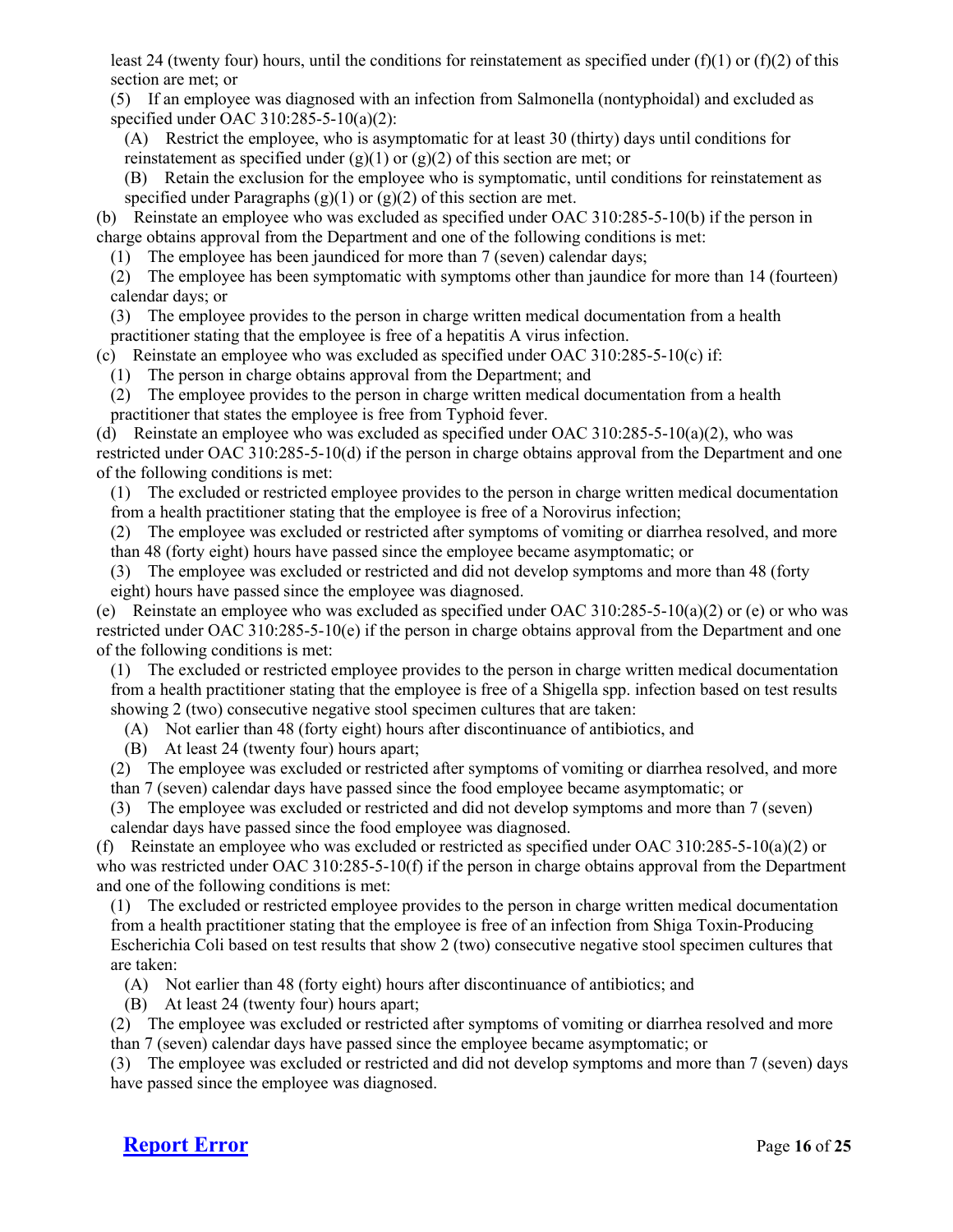(g) Reinstate an employee who was excluded as specified under OAC 310:285-5-10(a)(2) or who was restricted as specified under OAC 310:285-5-10(g) if the person in charge obtains approval from the Department and one of the following conditions is met:

(1) The excluded or restricted employee provides to the person in charge written medical documentation from a health practitioner stating that the employee is free of a Salmonella (nontyphoidal) infection based on test results showing 2 (two) consecutive negative stool specimen cultures that are taken;

- (A) Not earlier than 48 (forty eight) hours after discontinuance of antibiotics, and
- (B) At least 24 (twenty four) hours apart;

(2) The employee was restricted after symptoms of vomiting or diarrhea resolved, and more than 30 (thirty) days have passed since the employee became asymptomatic; or

(3) The employee was excluded or restricted and did not develop symptoms and more than 30 (thirty) days have passed since the employee was diagnosed.

(h) Reinstate an employee who was excluded or restricted as specified under OAC 310:285-5-10(h) if the employee provides to the person in charge written medical documentation from a health practitioner stating that the employee meets one of the following conditions:

(1) Has received antibiotic therapy for Streptococcus pyogenes infection for more than 24 (twenty four) hours;

- (2) Has at least one negative throat specimen culture for Streptococcus pyogenes infection; or
- (3) Is otherwise determined by a health practitioner to be free of a Streptococcus pyogenes infection.
- (4) Reinstate an employee who was restricted as specified under OAC 310:285-5-10(i) if the skin, infected wound, cut, or pustular boil is properly covered with one of the following:

(A) An impermeable cover such as a finger cot or stall and a single-use glove over the impermeable cover if the infected wound or pustular boil is on the hand, finger, or wrist;

- (B) An impermeable cover on the arm if the infected wound or pustular boil is on the arm; or
- (C) A dry, durable, tight-fitting bandage if the infected wound or pustular boil is on another part of the body.

*[Source: Added at 38 Ok Reg 1982, eff 9-11-21]*

### **310:285-5-12. Cleaning procedure**

(a) Employees shall clean their hands and exposed portions of their arms, including surrogate prosthetic devices for hands or arms for at least 20 (twenty) seconds, using a cleaning compound in a properly equipped handwashing sink.

(b) Employees shall use the following cleaning procedure in the order stated to clean their hands and exposed portions of their arms, including surrogate prosthetic devices for hands and arms:

- (1) Rinse under clean, running warm water;
- (2) Apply an amount of cleaning compound recommended by the cleaning compound manufacturer;
- (3) Rub together vigorously for at least 10 to 15 seconds while:
- (A) Paying particular attention to removing soil from underneath the fingernails during the cleaning procedure, and
- (B) Creating friction on the surfaces of the hands and arms or surrogate prosthetic devices for hands and arms, finger tips, and areas between the fingers;
- (4) Thoroughly rinse under clean, running warm water; and
- (5) Immediately follow the cleaning procedure with thorough drying using a disposable paper towel.

(c) To avoid recontamination of their hands or surrogate prosthetic devices, employees may use disposable paper towels or similar clean barriers when touching surfaces such as manually operated faucet handles on a handwashing sink or the handle of a restroom door.

*[Source: Added at 38 Ok Reg 1982, eff 9-11-21]*

### **310:285-5-13. When to wash**

Employees shall clean their hands and exposed portions of their arms immediately before engaging in food preparation including working with exposed food, clean equipment and utensils, and unwrapped singleservice and single use articles and:

- (1) After touching bare human body parts other than clean hands and clean, exposed portions of arms;
- (2) After using the toilet room;

# **[Report Error](mailto:ConsumerHealth@Health.OK.Gov?&subject=subject=%20OAC:310-285.%20%20Incorrect%20Citationand/or%20Broken%20Link)** Page 17 of 25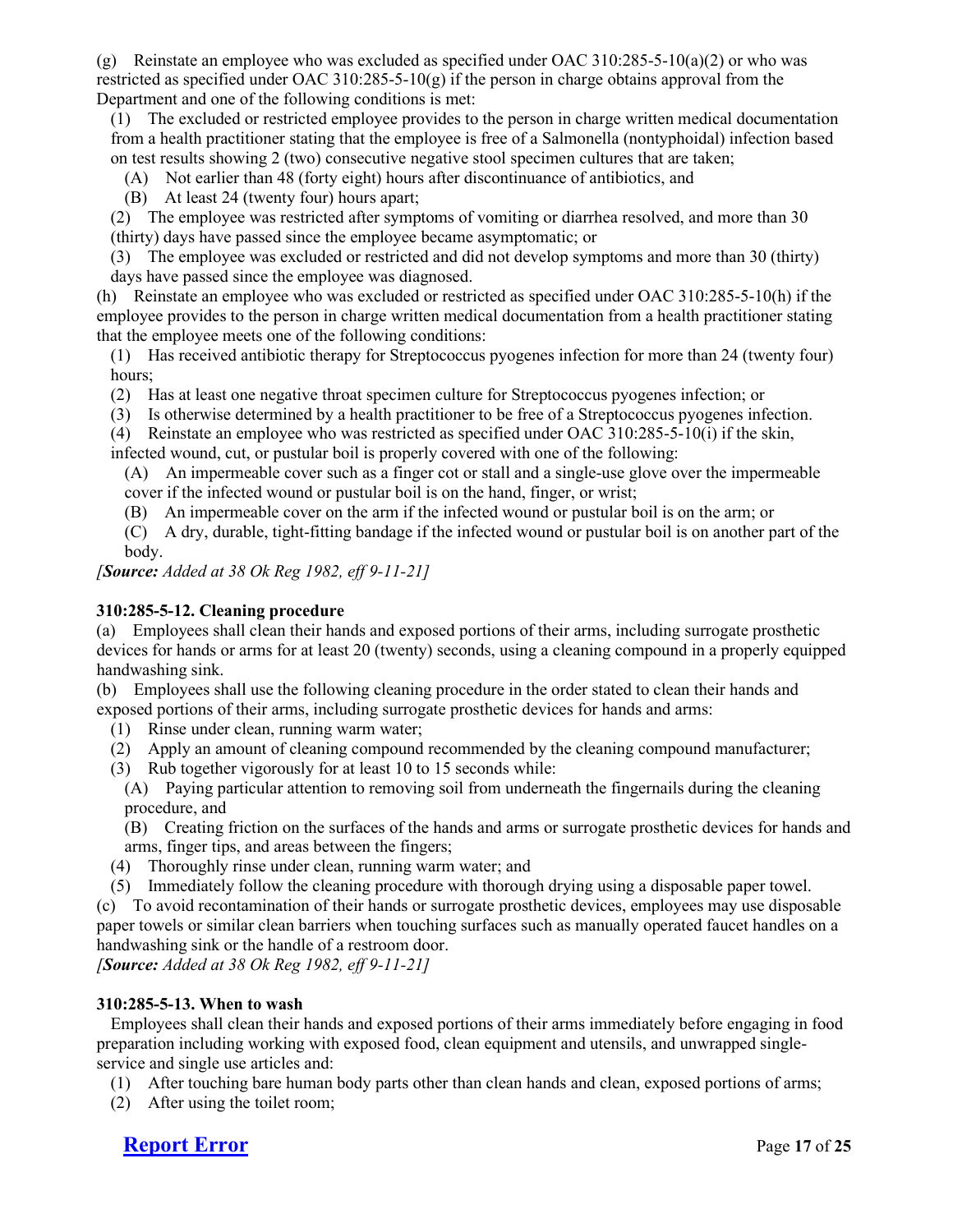- (3) After caring for or handling service animals or aquatic animals;
- (4) Except as specified in OAC 310:285-5-17(b), after coughing, sneezing, using a handkerchief or
- disposable tissue, using tobacco, eating, or drinking;
- (5) After handling soiled equipment and utensils;
- (6) During food preparation, as often as necessary to remove soil and contamination and to prevent cross contamination when changing tasks;
- (7) Before donning gloves to initiate a task that involves working with food; and
- (8) After engaging in other activities that contaminate the hands.

*[Source: Added at 38 Ok Reg 1982, eff 9-11-21]*

### **310:285-5-14. Where to wash**

Employees shall clean their hands in a handwashing sink and shall not clean their hands in a sink used for food preparation or warewashing, or in a service sink or a curbed cleaning facility used for the disposal of mop water and similar liquid waste.

*[Source: Added at 38 Ok Reg 1982, eff 9-11-21]*

### **310:285-5-15. Maintenance**

(a) Food employees shall keep their fingernails trimmed, filed, and maintained so the edges and surfaces are cleanable and not rough.

(b) Unless wearing intact gloves in good repair, an employee may not wear fingernail polish or artificial fingernails when working with exposed food.

*[Source: Added at 38 Ok Reg 1982, eff 9-11-21]*

### **310:285-5-16. Prohibition**

Except for a plain ring such as a wedding band, while preparing food, an employee may not wear jewelry including medical information jewelry on their arms and hands. *[Source: Added at 38 Ok Reg 1982, eff 9-11-21]*

### **310:285-5-17. Eating, drinking, or using tobacco**

(a) Except as specified in (b) of this section, an employee shall not eat, drink, or use any form of tobacco, vaping product, or Medical Marijuana in areas where the contamination of exposed food; clean equipment, utensils, and linens; unwrapped single-service and single-use articles; or other items needing protection may result.

(b) An employee may drink from a closed beverage container if the container is handled to prevent contamination of:

- (1) The employee's hands;
- (2) The container; and

(3) Exposed food; clean equipment, utensils, and linens; and unwrapped single-service and single-use articles.

*[Source: Added at 38 Ok Reg 1982, eff 9-11-21]*

### **310:285-5-18. Discharges from the eyes, nose, and mouth**

Employees experiencing persistent sneezing, coughing, or a runny nose that causes discharges from the eyes, nose, or mouth may not work with exposed food; clean equipment, utensils, and linens; or unwrapped single-service or single-use articles.

*[Source: Added at 38 Ok Reg 1982, eff 9-11-21]*

### **Subchapter 7 - New Construction** [Revoked]

| Section 310:285-7-1 | General building requirements [Revoked] |
|---------------------|-----------------------------------------|
| Section 310:285-7-2 | Submission of plans [Revoked]           |
| Section 310:285-7-3 | Pre-operational inspection [Revoked]    |

# **[Report Error](mailto:ConsumerHealth@Health.OK.Gov?&subject=subject=%20OAC:310-285.%20%20Incorrect%20Citationand/or%20Broken%20Link)** Page 18 of 25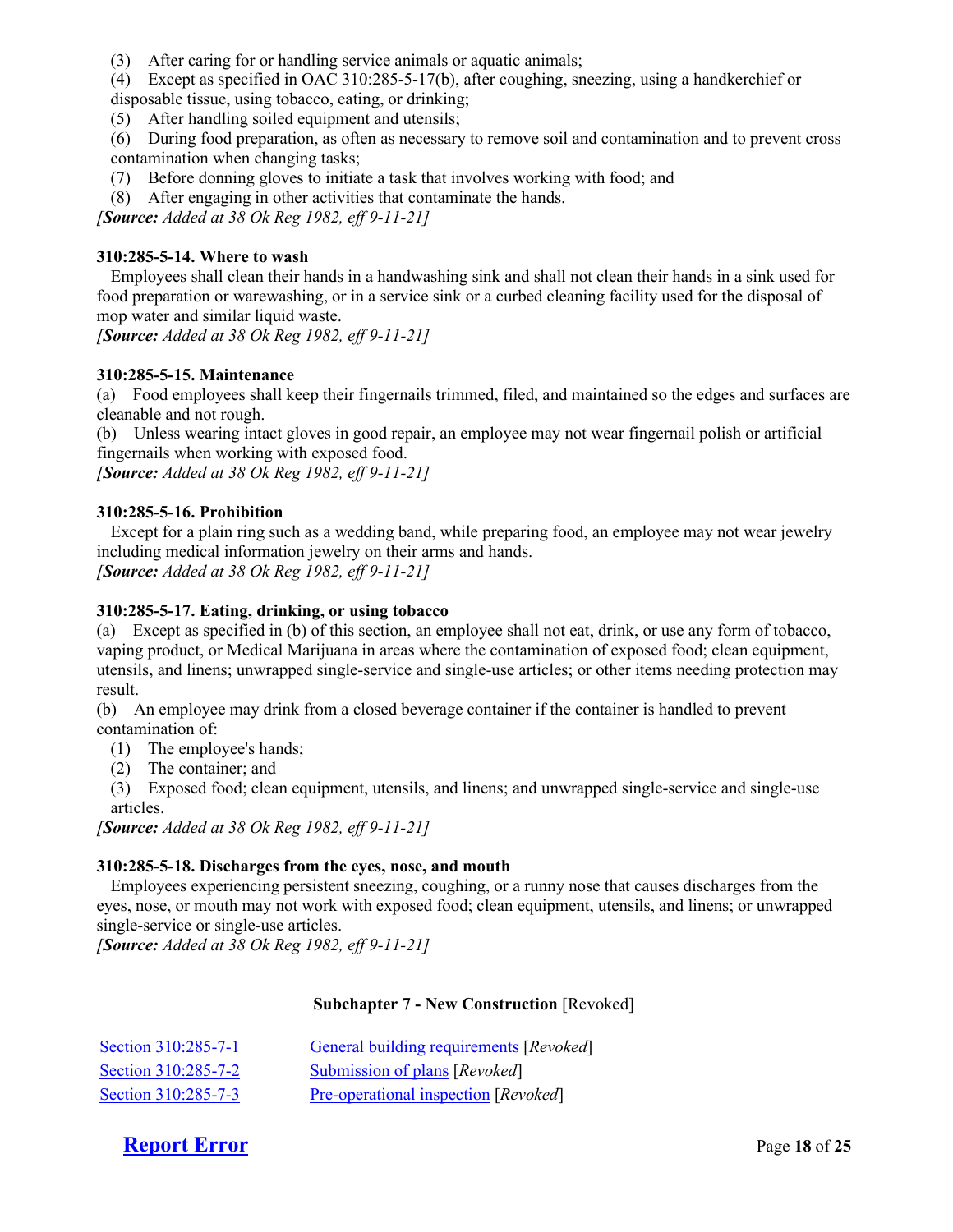### **Subchapter 9 - Compliance Procedures**

| Section 310:285-9-1   | Licensure                                                              |
|-----------------------|------------------------------------------------------------------------|
| Section 310:285-9-2   | <b>Issuance of license [Revoked]</b>                                   |
| Section 310:285-9-2.1 | Public health protection                                               |
| Section 310:285-9-3   | Access [Revoked]                                                       |
| Section 310:285-9-3.1 | Preventing health hazards, provision for conditions not addressed      |
| Section 310:285-9-4   | <b>Suspected infection</b> [Revoked]                                   |
| Section 310:285-9-4.1 | Waiver                                                                 |
| Section 310:285-9-5   | <b>Emergency occurrences</b> [Revoked]                                 |
| Section 310:285-9-5.1 | Plans required                                                         |
| Section 310:285-9-6   | Contents of the plans and specifications                               |
| Section 310:285-9-7   | Preoperational inspections                                             |
| Section 310:285-9-8   | Qualifications and responsibilities of applicants                      |
| Section 310:285-9-9   | License application                                                    |
| Section 310:285-9-10  | Existing establishments, license renewal, and change of ownership      |
| Section 310:285-9-11  | Denial of application for license, notice                              |
| Section 310:285-9-12  | Responsibilities of the license holder                                 |
| Section 310:285-9-13  | Licenses not transferable                                              |
| Section 310:285-9-14  | Competency of inspectors                                               |
| Section 310:285-9-15  | Allowed at reasonable times after due notice                           |
| Section 310:285-9-16  | Refusal, notification of right to access, and final request for access |
| Section 310:285-9-17  | Refusal, reporting                                                     |
| Section 310:285-9-18  | Inspection order to gain access                                        |
| Section 310:285-9-19  | Documenting information and observations                               |
| Section 310:285-9-20  | Specifying time frame for corrections                                  |
| Section 310:285-9-21  | Issuing report and obtaining acknowledgment of receipt                 |
| Section 310:285-9-22  | Refusal to sign acknowledgment                                         |
| Section 310:285-9-23  | Ceasing operations and reporting                                       |
| Section 310:285-9-24  | <b>Resumption of operations</b>                                        |
| Section 310:285-9-25  | <b>Timely correction</b>                                               |
| Section 310:285-9-26  | Verification and documentation of correction                           |

### **310:285-9-1. Licensure**

No person shall operate a lodging establishment who does not have a valid license issued to such person by the Oklahoma State Department of Health pursuant to [63 O.S. Sections 1-1201](https://www.oscn.net/applications/oscn/DeliverDocument.asp?CiteID=98434) et seq. Only a person who is in substantial compliance with the requirements of this Chapter shall be entitled to receive or retain such a license. Licenses are not transferable. A valid license shall be posted in every lodging establishment. *[Source: Amended at 38 Ok Reg 1982, eff 9-11-21]*

### **310:285-9-2.1. Public health protection**

(a) The regulatory authority shall apply this Chapter to promote its purpose of safeguarding public health. (b) In enforcing the provisions of this Chapter, the regulatory authority shall assess existing facilities or equipment that were in use before the effective date of this Chapter based on the following considerations:

(1) Whether the facilities or equipment are in good repair and capable of being maintained in a safe and sanitary condition; and

# **[Report Error](mailto:ConsumerHealth@Health.OK.Gov?&subject=subject=%20OAC:310-285.%20%20Incorrect%20Citationand/or%20Broken%20Link)** Page 19 of 25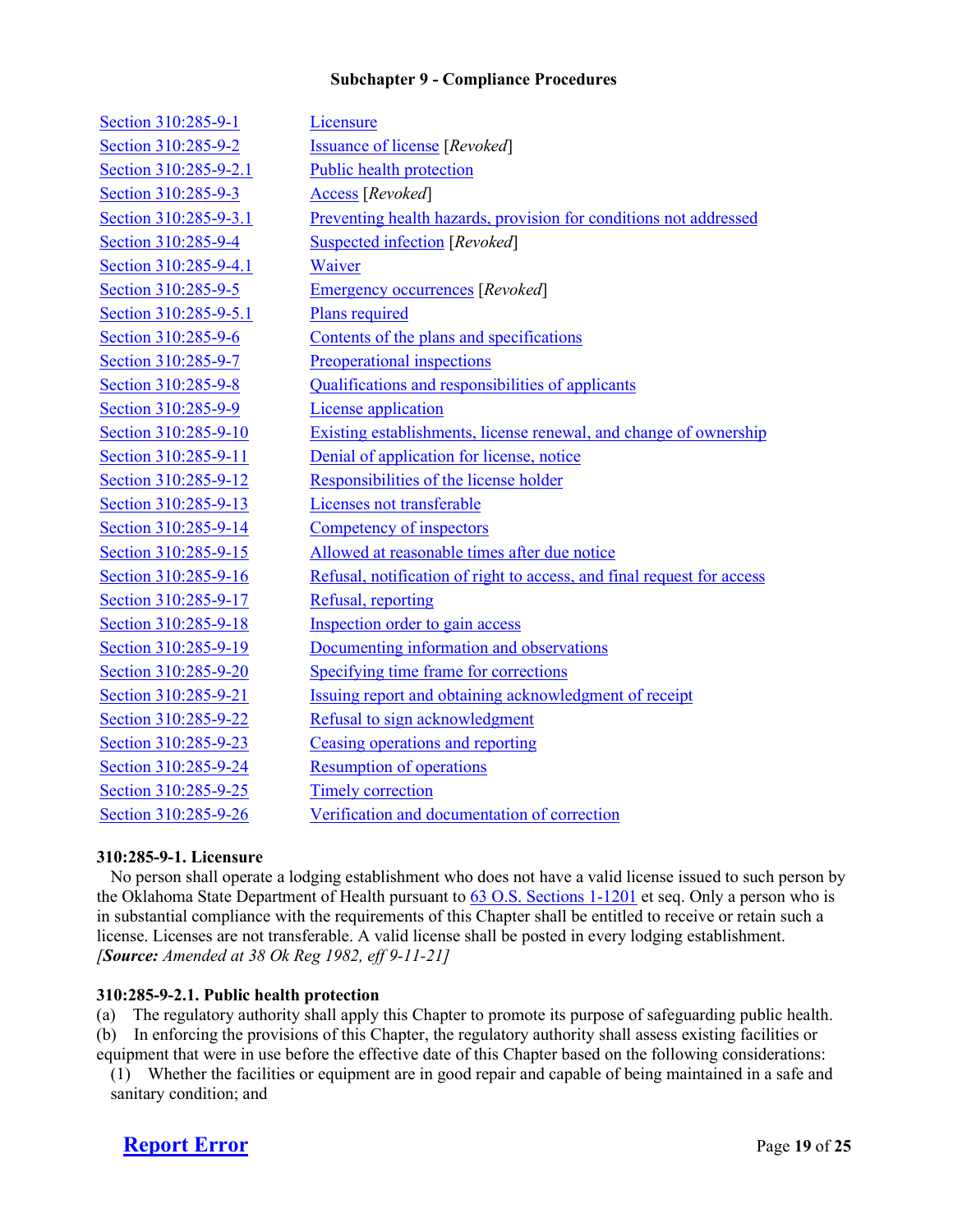(2) The existence of a documented agreement, as described in OAC 310:285-9-4, with the license holder

that the facilities or equipment will be replaced within an agreed upon timeframe.

*[Source: Added at 38 Ok Reg 1982, eff 9-11-21]*

## **310:285-9-3.1. Preventing health hazards, provision for conditions not addressed**

(a) If necessary to protect against public health hazards or nuisances, the Department may impose specific requirements that are not listed in this Chapter as authorized by law.

(b) The regulatory authority shall document the conditions that necessitate the imposition of additional requirements and the underlying public health rationale. The documentation shall be provided to the license applicant or license holder and a copy shall be maintained in the Department file for the establishment. *[Source: Added at 38 Ok Reg 1982, eff 9-11-21]*

### **310:285-9-4.1. Waiver**

(a) Whenever the Department adopts new rules or amends existing language in this Chapter, the owner of a lodging establishment may request that a waiver be granted on any nonconforming use that may then exist, on or before the effective date of the rule change, at the license holder's place of operation.

(b) Waivers requested pursuant to this Subchapter are subject to approval by the Department. In order to have the waiver approved, a license holder must submit a written application on a form provided by the Department. Any waiver request shall be deemed denied unless the license holder subsequently receives notice of approval from the Department.

(c) Variances are not transferable.

*[Source: Added at 38 Ok Reg 1982, eff 9-11-21]*

### **310:285-9-5.1. Plans required**

A license applicant or license holder shall submit to the regulatory authority plans and specifications for review and approval before:

- (1) The construction of a new establishment;
- (2) The conversion of an existing structure for use as a lodging establishment;
- (3) The extensive remodel of the food service area of the establishment.

*[Source: Added at 38 Ok Reg 1982, eff 9-11-21]*

### **310:285-9-6. Contents of the plans and specifications**

The plans and specifications for a lodging establishment shall include the following items if applicable:

- (1) Intended food service menu;
- (2) Anticipated volume of food to be stored, prepared, and sold or served;
- (3) Proposed food preparation equipment types, manufacturer and model numbers;
- (4) Proposed floor plan to include:
	- (A) Food storage, preparation, and service areas;
	- (B) Laundry facilities;
	- (C) Public restrooms; and
	- (D) Ice Machines.

(5) Other information that may be required by the regulatory authority for the proper review of the proposed construction, conversion or modification.

*[Source: Added at 38 Ok Reg 1982, eff 9-11-21]*

### **310:285-9-7. Preoperational inspections**

The regulatory authority may conduct one or more preoperational inspections to verify the establishment is constructed and equipped in accordance with the approved plans and approved modifications of those plans, and is in compliance with law and this Chapter.

*[Source: Added at 38 Ok Reg 1982, eff 9-11-21]*

### **310:285-9-8. Qualifications and responsibilities of applicants**

To qualify for a license, an applicant shall:

(1) Be an owner of the lodging establishment or an officer of the legal ownership;

# **[Report Error](mailto:ConsumerHealth@Health.OK.Gov?&subject=subject=%20OAC:310-285.%20%20Incorrect%20Citationand/or%20Broken%20Link)** Page 20 of 25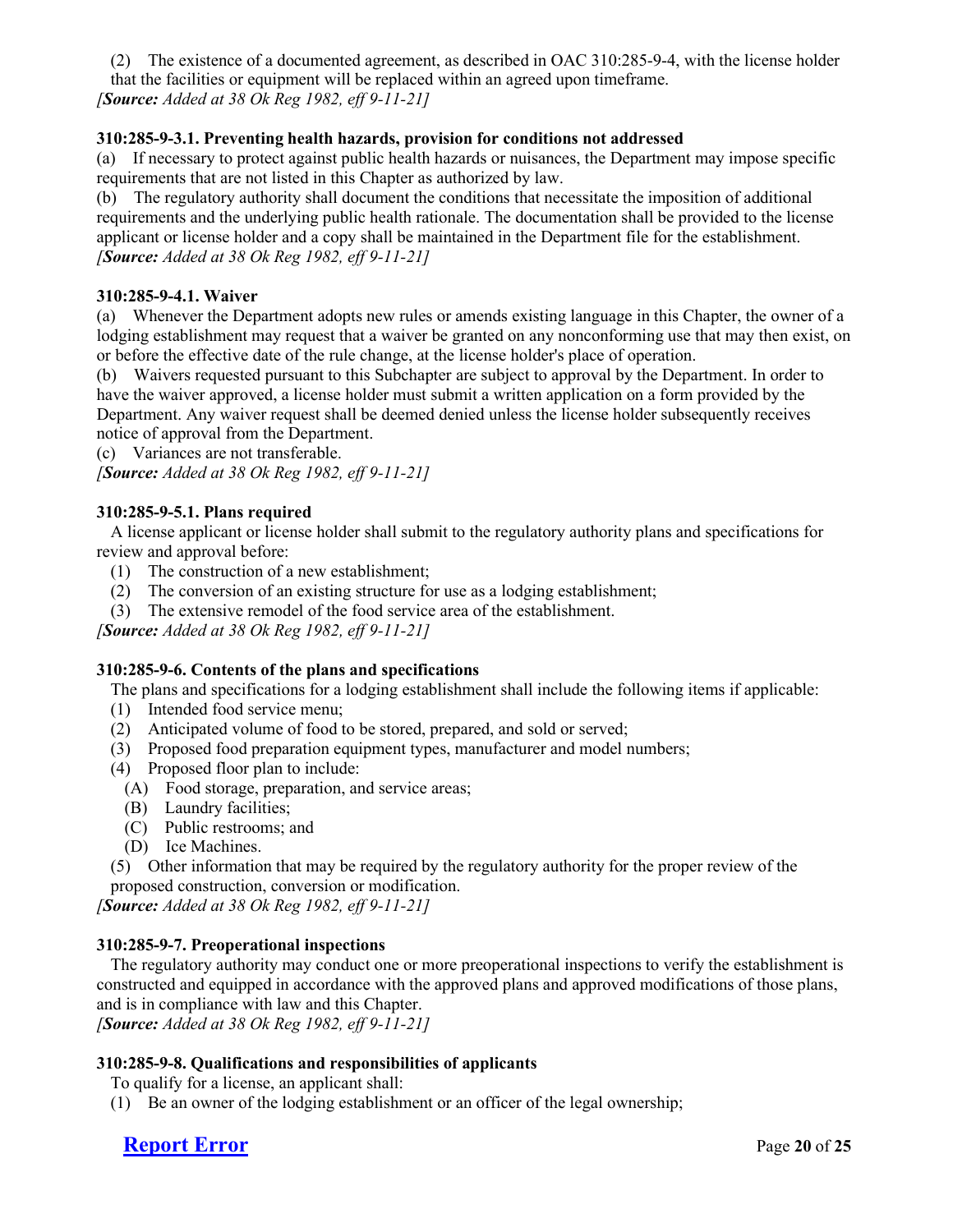- (2) Comply with the requirements of this Chapter;
- (3) Agree to allow access to the lodging establishment and to provide required information; and
- (4) Pay any applicable license fees at the time the application is submitted.

*[Source: Added at 38 Ok Reg 1982, eff 9-11-21]*

### **310:285-9-9. License application**

(a) A person desiring to operate a lodging establishment shall submit to the Department a written application for a license on a form provided by the Department.

(b) A lodging establishment license shall expire one year from the date of its issuance unless canceled or revoked prior to its expiration. For purposes of determining the expiration date of all licenses under this Chapter, the date of issuance shall be deemed to be the date that an approved application for licensure is first issued by a duly authorized representative of the Health Department.

(c) The application shall include:

(1) The name, mailing address, e-mail address, telephone number, and signature of the person applying

for the license and the name, mailing address, e-mail address, and location of the lodging establishment; (2) Information specifying whether the lodging establishment is owned by an association, corporation,

- individual, partnership, or other legal entity;
- (3) The number of guest rooms available;
- (4) Any other information required by the regulatory authority,
- (5) The Department shall issue a license to the applicant after:
	- (A) A properly completed application is received;
	- (B) The required fees are received;
	- (C) The plans, specifications, and information, if applicable, are reviewed; and

(D) An inspection shows that the establishment is constructed in accordance with the approved plans and specifications and that the establishment is in compliance with this Chapter and meets the

Department's criteria for a license; or

(E) Any other information required by the Department.

*[Source: Added at 38 Ok Reg 1982, eff 9-11-21]*

### **310:285-9-10. Existing establishments, license renewal, and change of ownership**

The Department may renew a license for an existing lodging establishment or may issue a license to a new owner of an existing lodging establishment after a properly completed application is submitted, reviewed, and approved, the fees are paid, and an inspection shows that the establishment is in substantial compliance with this Chapter.

*[Source: Added at 38 Ok Reg 1982, eff 9-11-21]*

### **310:285-9-11. Denial of application for license, notice**

If an application for a license to operate is denied, the regulatory authority shall provide the applicant with a notice that includes:

(1) The specific reasons and Chapter citations for the license denial; and

(2) The actions, if any, that the applicant must take to qualify for a license.

*[Source: Added at 38 Ok Reg 1982, eff 9-11-21]*

### **310:285-9-12. Responsibilities of the license holder**

Upon acceptance of the license issued by the Commissioner of Health, in order to retain the license, the license holder shall:

- (1) Post the license in a location of the establishment that is conspicuous to consumers;
- (2) Comply with the provisions of this Chapter including the conditions of any granted waiver;
- (3) Immediately discontinue or limit operations and notify the regulatory authority if an imminent health hazard may exist within the establishment;
- (4) Allow representatives of the Department access to the establishment for the purpose of inspection;

(5) Comply with directives of the Department including time frames for corrective actions specified in inspection reports, notices, orders, warnings, and other directives issued by the Department in regard to the license holder's establishment or in response to community emergencies;

# **[Report Error](mailto:ConsumerHealth@Health.OK.Gov?&subject=subject=%20OAC:310-285.%20%20Incorrect%20Citationand/or%20Broken%20Link)** Page 21 of 25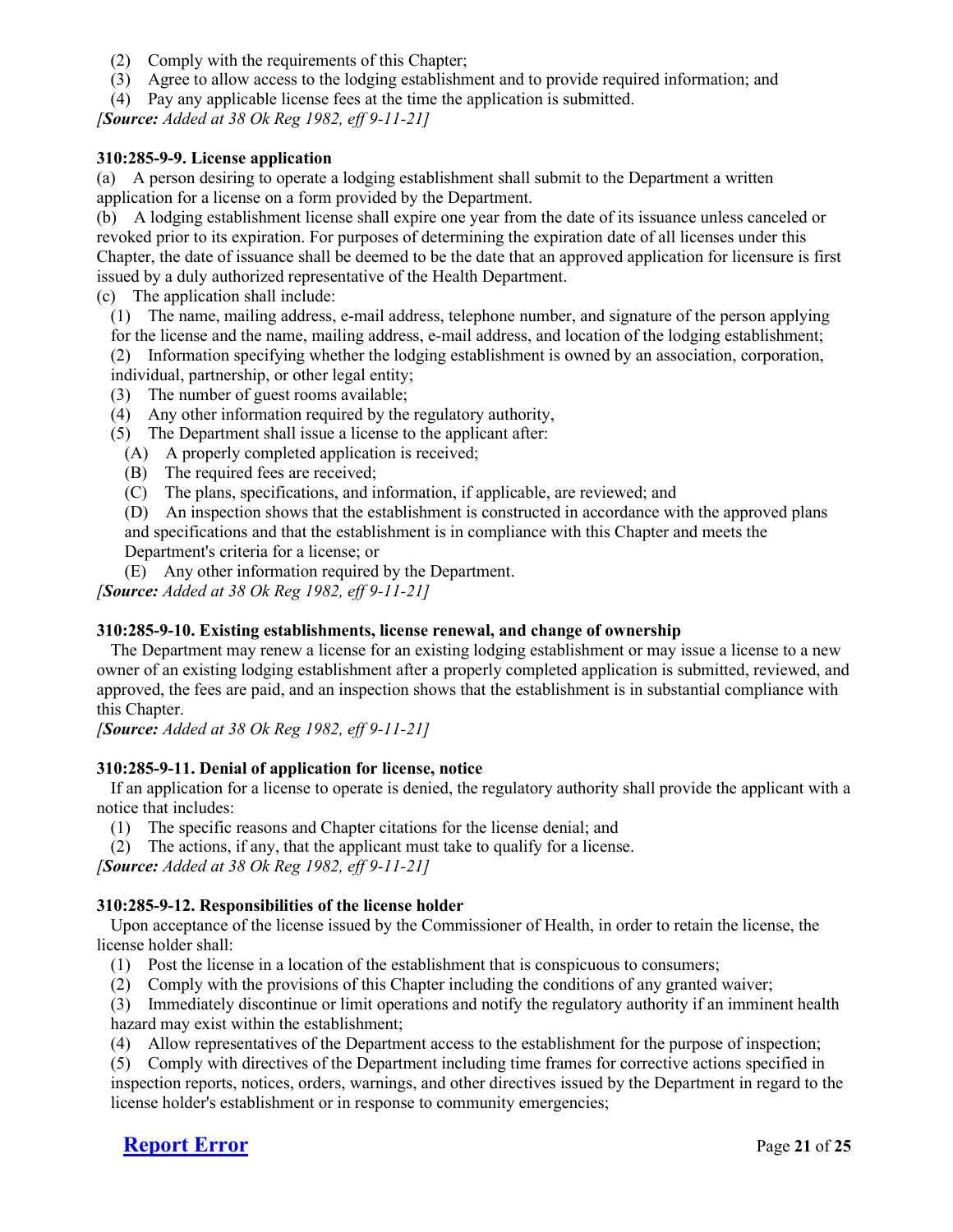(6) Accept notices issued and served by the Department according to law;

(7) Be subject to the administrative, civil, injunctive, and criminal remedies authorized in law for failure to comply with this Chapter or a directive of the Department, including time frames for corrective actions specified in inspection reports, notices, orders, warnings, and other directives; and

(8) Submit the annual renewal application and pay all renewal license and late fees.

*[Source: Added at 38 Ok Reg 1982, eff 9-11-21]*

## **310:285-9-13. Licenses not transferable**

A license cannot be transferred from one person to another person, from one establishment to another, from one physical address to another, from one corporation to another, from one limited liability company or corporation to another, or from one partnership to another. *[Source: Added at 38 Ok Reg 1982, eff 9-11-21]*

**310:285-9-14. Competency of inspectors**

An authorized representative of the Department who inspects an establishment or conducts plan review for compliance with this Chapter shall have the knowledge, skills, and ability to adequately perform the required duties, and be licensed pursuant to [59 O.S. §1150.1](https://www.oscn.net/applications/oscn/DeliverDocument.asp?CiteID=96362) et seq. *[Source: Added at 38 Ok Reg 1982, eff 9-11-21]*

### **310:285-9-15. Allowed at reasonable times after due notice**

After the regulatory authority presents official credentials and provides notice of the purpose of, and an intent to conduct, an inspection, the person in charge shall allow the regulatory authority to determine if the lodging establishment is in compliance with this Chapter by allowing access to the establishment, allowing inspection, and providing information and records specified in this chapter and to which the regulatory authority is entitled according to law, during the lodging establishment's hours of operation and other reasonable times.

*[Source: Added at 38 Ok Reg 1982, eff 9-11-21]*

## **310:285-9-16. Refusal, notification of right to access, and final request for access**

If a person denies access to the regulatory authority, the Department shall:

- (1) Inform the person that:
	- (A) The license holder is required to allow access to the regulatory authority as specified under OAC 310:285-9-12,
	- (B) Access is a condition of the acceptance and retention of a lodging establishment license to operate as specified under OAC 310:285-9-12, and
	- (C) If access is denied, an inspection order issued by the appropriate authority allowing access may be obtained according to law; and
- (2) Make a final request for access.

*[Source: Added at 38 Ok Reg 1982, eff 9-11-21]*

## **310:285-9-17. Refusal, reporting**

If after the regulatory authority presents credentials and provides notice as specified under OAC 310:285-9- 15, explains the authority upon which access is requested, and makes a final request for access as specified in OAC 310:285-9-16, the person in charge continues to refuse access, the regulatory authority shall document the details of the denial of access on an inspection report form. *[Source: Added at 38 Ok Reg 1982, eff 9-11-21]*

### **310:285-9-18. Inspection order to gain access**

If denied access to a lodging establishment for an authorized purpose and after complying with OAC 310:285-9-16, the Department may issue, or apply for the issuance of, an order to gain access as provided in law.

*[Source: Added at 38 Ok Reg 1982, eff 9-11-21]*

## **310:285-9-19. Documenting information and observations**

**[Report Error](mailto:ConsumerHealth@Health.OK.Gov?&subject=subject=%20OAC:310-285.%20%20Incorrect%20Citationand/or%20Broken%20Link)** Page 22 of 25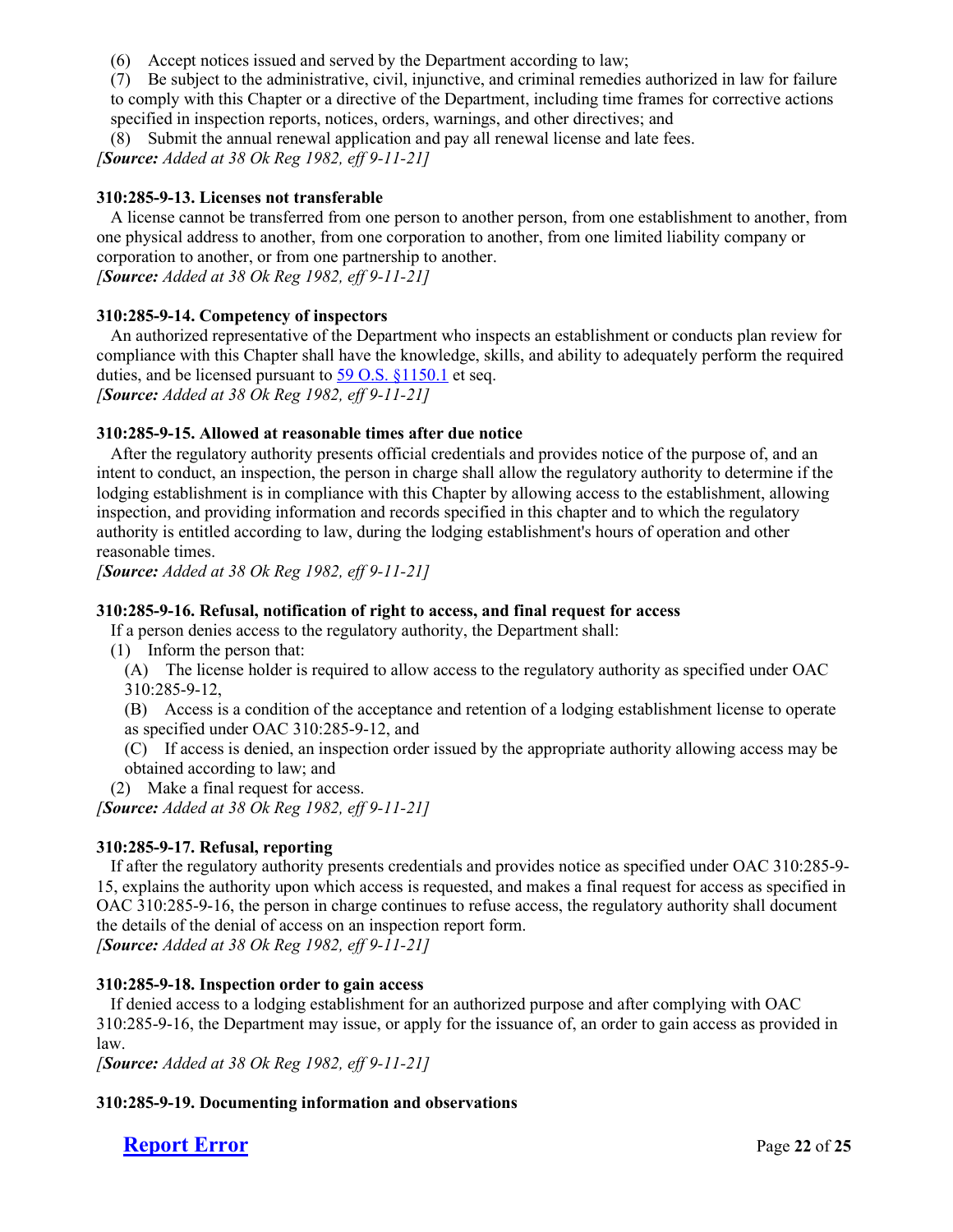The regulatory authority shall document on an inspection report form:

(1) Administrative information about the lodging establishment's legal identity, physical, mailing and e-

mail addresses, inspection date, and other information that may be required; and

(2) Specific factual observations of violative conditions or other deviations from this Chapter that require correction by the license holder. The use of photographs to document observations may be utilized. *[Source: Added at 38 Ok Reg 1982, eff 9-11-21]*

### **310:285-9-20. Specifying time frame for corrections**

The regulatory authority may specify on the inspection report form the time frame for correction of the documented violations.

*[Source: Added at 38 Ok Reg 1982, eff 9-11-21]*

## **310:285-9-21. Issuing report and obtaining acknowledgment of receipt**

At the conclusion of the inspection the regulatory authority shall provide a copy of the completed inspection report and the notice to correct violations to the license holder or to the person in charge, and request a signed acknowledgment of receipt.

*[Source: Added at 38 Ok Reg 1982, eff 9-11-21]*

### **310:285-9-22. Refusal to sign acknowledgment**

The regulatory authority shall inform a person who declines to sign an acknowledgment of receipt of inspectional findings as specified under OAC 310:285-9-21:

(1) An acknowledgment of receipt is not an agreement with findings;

(2) Refusal to sign an acknowledgment of receipt will not affect the license holder's obligation to correct

the violations noted in the inspection report within the timeframes specified;

(3) A refusal to sign an acknowledgment of receipt is noted in the inspection report and conveyed to the Department's historical record for the lodging establishment; and

(4) Make a final request that the person in charge sign an acknowledgment receipt of inspectional findings.

*[Source: Added at 38 Ok Reg 1982, eff 9-11-21]*

## **310:285-9-23. Ceasing operations and reporting**

(a) Except as specified in (b) of this Section, a license holder shall immediately discontinue or limit operations and notify the regulatory authority if an imminent health hazard exists because of an emergency such as a fire, flood, sewage backup, no water in the establishment, insufficient refrigeration and/or hot food storage facilities available, substantial evidence or presence of a large number of insects or evidence of rodents, interruption of safe potable water supply to the establishment, misuse of poisonous or toxic materials, onset of an apparent foodborne illness outbreak, interruption of electrical service for more than 4 hours, severe structural damage in the establishment, an employee working with a Salmonella, Shigella, Shiga toxin producing E. coli or Hepatitis A infection, gross unsanitary occurrence or condition, or other circumstance as determined by the Commissioner of Health, or his designee, that may endanger public health. (b) A license holder need not discontinue operations in an area of an establishment that is unaffected by the imminent health hazard.

*[Source: Added at 38 Ok Reg 1982, eff 9-11-21]*

## **310:285-9-24. Resumption of operations**

If operations are discontinued as specified under OAC 310:285-9-23 or otherwise according to law, the license holder shall obtain approval from the regulatory authority before resuming operations. *[Source: Added at 38 Ok Reg 1982, eff 9-11-21]*

### **310:285-9-25. Timely correction**

(a) Except as specified in (b) of this Section, a license holder shall correct violations within a time frame, not to exceed 10 calendar days after the inspection.

**[Report Error](mailto:ConsumerHealth@Health.OK.Gov?&subject=subject=%20OAC:310-285.%20%20Incorrect%20Citationand/or%20Broken%20Link)** Page 23 of 25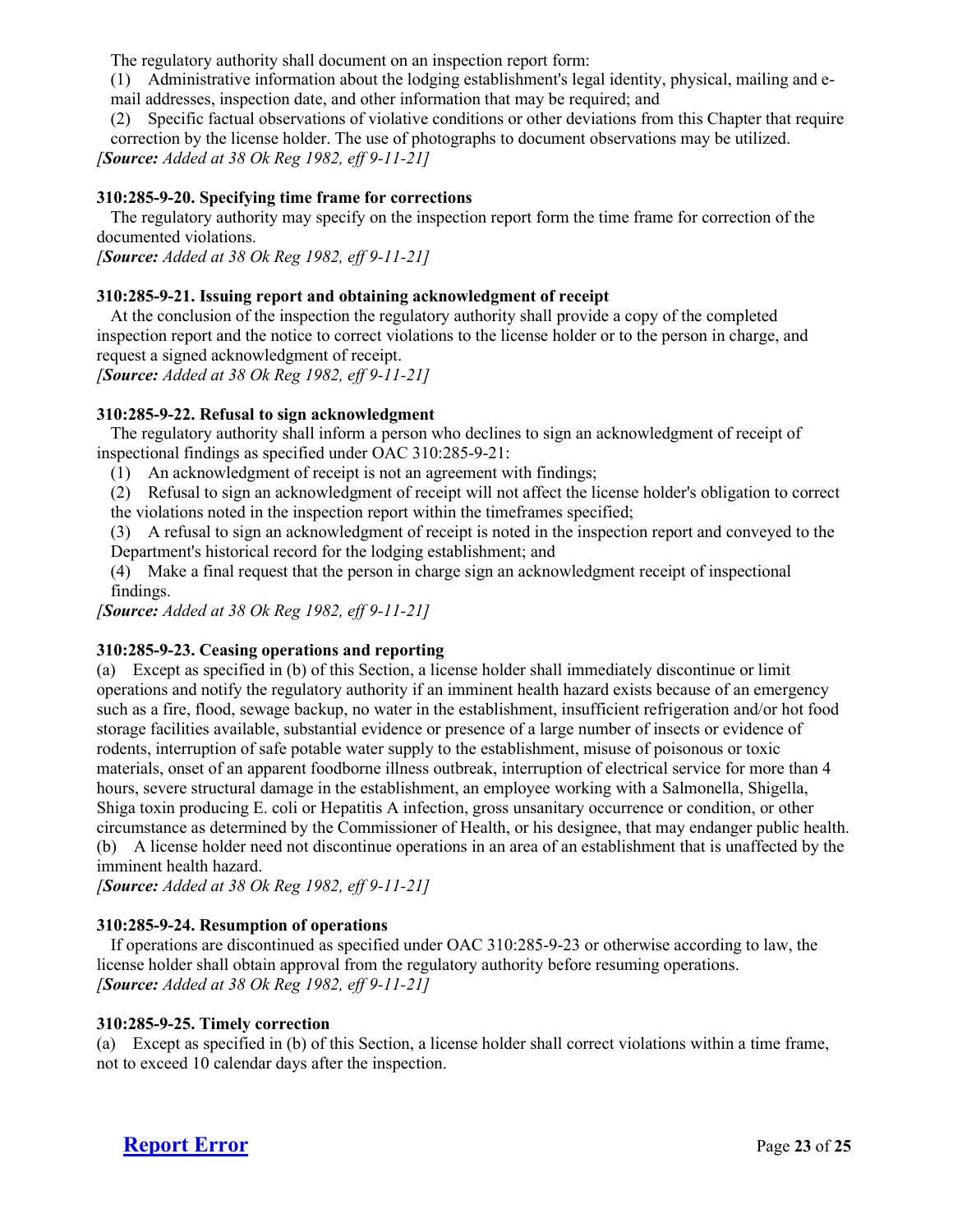(b) The license holder shall correct violations which are structural in nature and do not present a potential health hazard, by a date and time agreed to or specified by the regulatory authority but no later than 90 calendar days after the inspection.

(c) The Department may approve a compliance schedule that extends beyond the time limits specified under (a) of this Section if a written schedule of compliance is submitted by the license holder and no imminent health hazard exists or will result from allowing an extended schedule for compliance.

(d) If corrections are not made according to OAC 310:285-9-25(a), (b) and (c), then the establishment is subject to enforcement action.

*[Source: Added at 38 Ok Reg 1982, eff 9-11-21]*

### **310:285-9-26. Verification and documentation of correction**

(a) After observing at the time of inspection a correction of a violation, the regulatory authority shall also record the corrective action on the inspection report.

(b) After receiving notification that the license holder has corrected a violation, or at the end of the specified period of time, the regulatory authority shall verify correction of the violation, document the information on an inspection report, and enter the report in the Department's records. *[Source: Added at 38 Ok Reg 1982, eff 9-11-21]*

## **TABLE 1. CHEMICAL SANITIZATION WITH CHLORINE FOR WARE WASHING**

(OAC 310:285-5-5. Manual and mechanical ware washing equipment, chemical sanitization - temperature, pH, concentration, and hardness when Chlorine is used as a sanitization agent)

| <b>Concentration Range</b> | Minimum Temperature                                 |                                                    |  |
|----------------------------|-----------------------------------------------------|----------------------------------------------------|--|
| Mg/L                       | pH 10 or less $\rm{^{\circ}C}$ ( $\rm{^{\circ}F}$ ) | pH 8 or less $\rm{^{\circ}C}$ ( $\rm{^{\circ}F}$ ) |  |
| $25 - 49$                  | 49 (120)                                            | 49 (120)                                           |  |
| $50 - 99$                  | 38 (100)                                            | 24(75)                                             |  |
| 100                        | 13 (55)                                             | 12(55)                                             |  |

### **TABLE 2. REPORTING, EXCLUSION, RESTRICTION AND THE REMOVAL THEREOF**

(OAC 3 I 0:285-5-9 thru 5-1 I. Reporting responsibilities, exclusion, restrictions, and removal or adjustment of exclusions or restrictions)

| <b>OAS</b><br>310:285 | <b>SYMPTOM/SICKNESS</b>                                           | $NON-$<br><b>HSP</b> | <b>TO REINSTATE</b>                                     | <b>OAS</b><br>310:285 |
|-----------------------|-------------------------------------------------------------------|----------------------|---------------------------------------------------------|-----------------------|
| $5-10(a)(1)$          | Vomiting or diarrhea                                              | Exclude              | Asymptomatic for at least 24 hrs; or Dr. note.          | $5-11(a)(1)$          |
| $5-10(b)(1)$          | Onset of jaundice occurred within the last 7<br>days, no Dr. note |                      | Approval from OSDH and: The employee has been jaundiced | $5-11(b)$             |

# **[Report Error](mailto:ConsumerHealth@Health.OK.Gov?&subject=subject=%20OAC:310-285.%20%20Incorrect%20Citationand/or%20Broken%20Link)** Page 24 of 25